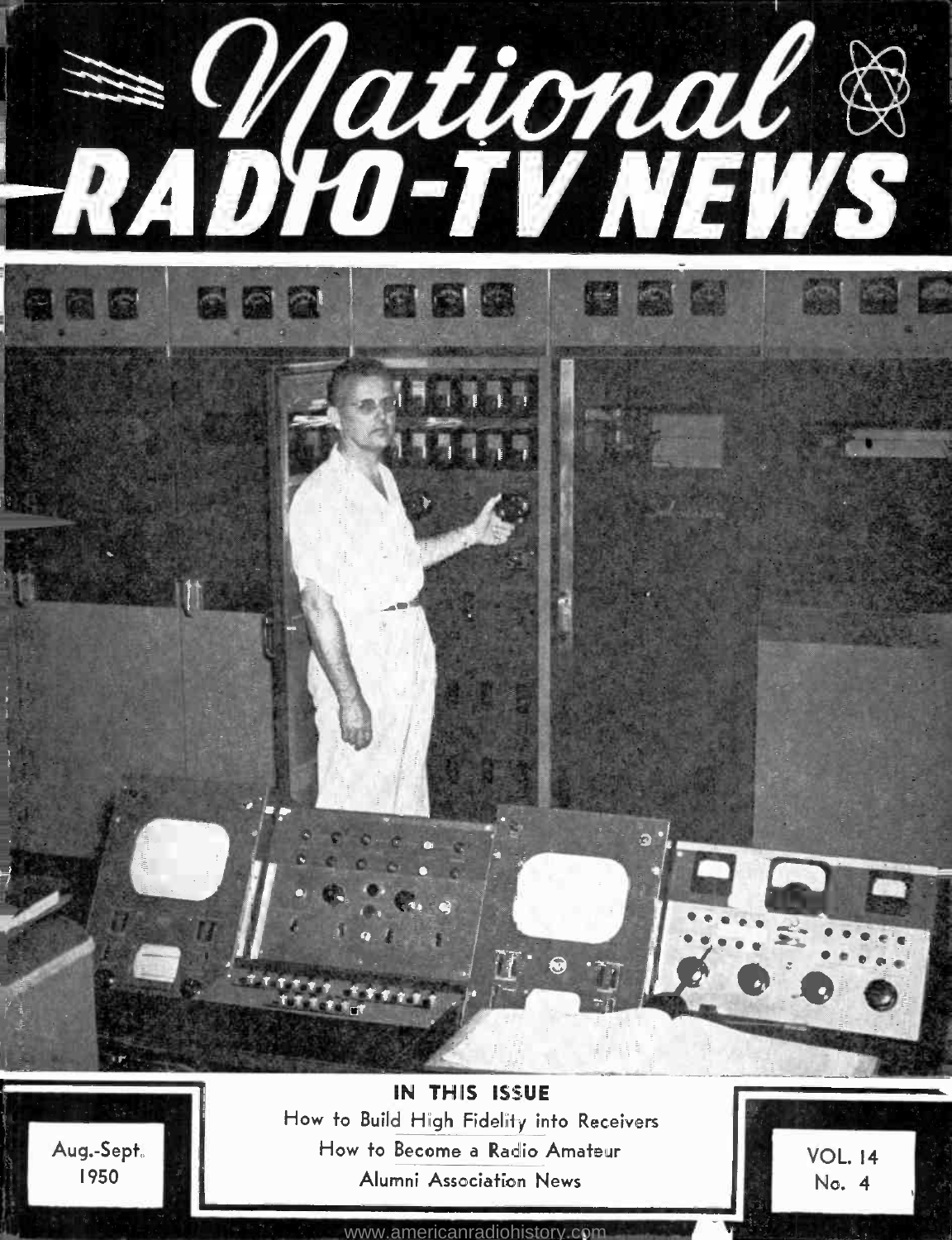

# PERSISTENCE PAYS

You don't need to be a genius in order to succeed in your chosen career!

The greatest results in life are usually obtained by simple means—and by the exercise of ordinary qualities that we all have.

The common every-day life, with its cares, necessities, and duties, gives us plenty of opportunity to get experience of the best kind-and provides abundant room for self improvement.

The road of human welfare lies along the old highway of steadfast well-doing. The men who are most persistent will usually be the most successful.

"Fortune" has often been blamed for her blindness. But "fortune" is not as blind as men are. "Fortune" is usually on the side of the industrious- just as the wind and waves are on the side of the best navigator.

J. E. SMITH, President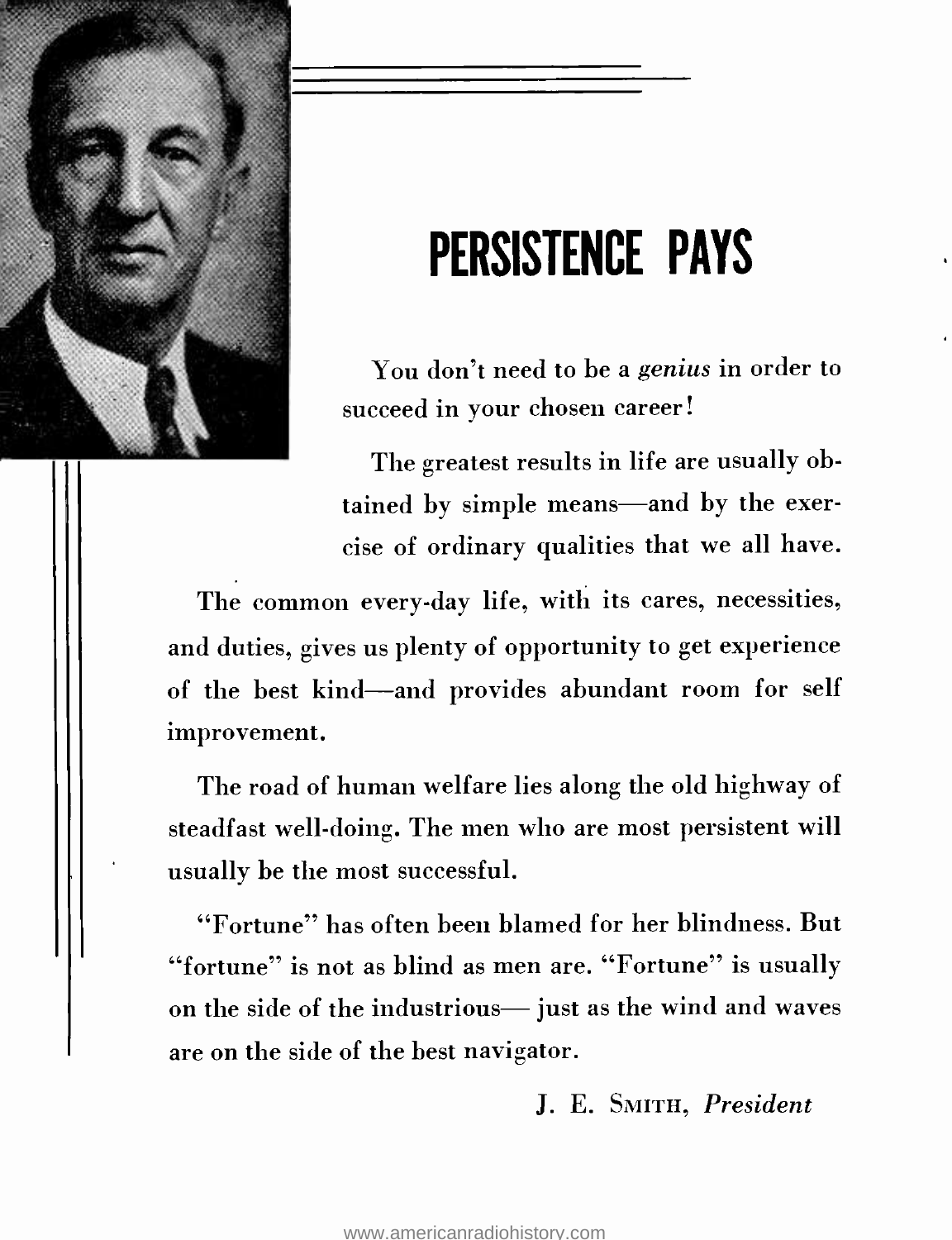

Max M. Tall

# "How to Build High Fidelity into a Radio Receiver"

THE increase in listening enjoyment resulting The most important single factor in a high qual-<br>from the "naturalness" in high fidelity systems ity system is the frequency range. Ordinary<br>has led to a greater interest in th reproduction and communication of sound. The cycles. Music, on the other hand, will range from discriminating listener is no longer satisfied with 40 to 15,000 cycles. However, a frequency range discriminating listener is no longer satisfied with

It is common knowledge that the cost of a high quality, high fidelity receiver or amplifier is befact, building your own high fidelity system can<br>be quite expensive. However, most families own<br>at least one fairly good receiver that can be im-<br>proved immeasurably without going to great ex-<br>pense. The improvements outli

Your receiver or amplifier should be a basically good one. It should have at least a push -pull output stage. There's no point in attempting to build quality into a receiver or amplifier containing non -linear circuits.

ways in which the sound wave may be distorted<br>and the result of such distortion on fistening pleasure. We have always considered amplitude It is advisable to favor triodes in your audio sec-<br>distortion as a major factor in judging receiver ion. Triodes are usually free from inter-modula-<br>or amplifier quality. Howe realistic evaluation of amplifier quality. If the intermodulation term exceeds  $2\%$ , it will be detectable when listening to music. This corresponds to approximately  $4\%$  of second harmonic<br>distortion for a single tone. Odd harmonics are The high frequency response of an audio stage distortion for a single tone. Odd harmonics are even more troublesome than even harmonics and the amount of distortion permissible becomes even less with a wider frequency range. For this reason, it is better to start with a basically good receiver or amplifier.

# By MAX M. TALL

NRI Consultant

anything less than high quality reproduction. of 80 to 8,000 cycles will yield excellent reproduction of all sounds except certain types of noises cycles. Music, on the other hand, will range from of 80 to 8,000 cycles will yield excellent reproducsuch as the jangling of keys. The usual AM broadcast station transmits a frequency range from 100 to 5,000 cycles; while FM will transmit 50 to 15,000 cycles. However, many home radios will not yield a flat response above 3500 cycles.

The purpose of this article is to suggest various means to improve the response of your receiver, cut down the distortion and thus increase your listening pleasure.

In revamping a system for the electrical repro-<br>duction of sound, it is wise to consider the various and in some instances the r.f. section, will affect The fidelity of a receiver depends upon the varia-<br>tion of the output of the modulation frequency across the output load as a resistor for different modulation frequencies. It does not include the at the lower modulation frequencies is determined primarily by the audio section. On the and in some instances the r.f. section, will affect the fidelity at the higher frequencies.

> It is advisable to favor triodes in your audio section and harmonic distortion, while pentodes and beam power tubes have small immeasurable kinks in their characteristics that contribute to "listener's fatigue." Most good quality receivers will use triodes in the audio section.

> can be improved by making Req approach Xo in value.

$$
\text{Req} \mathop{=} \frac{R_c \; r_p \; R_{g1}}{\tilde{R}_e \; R_{g1} + R_c \; r_p + R_{g1} \, r_p}
$$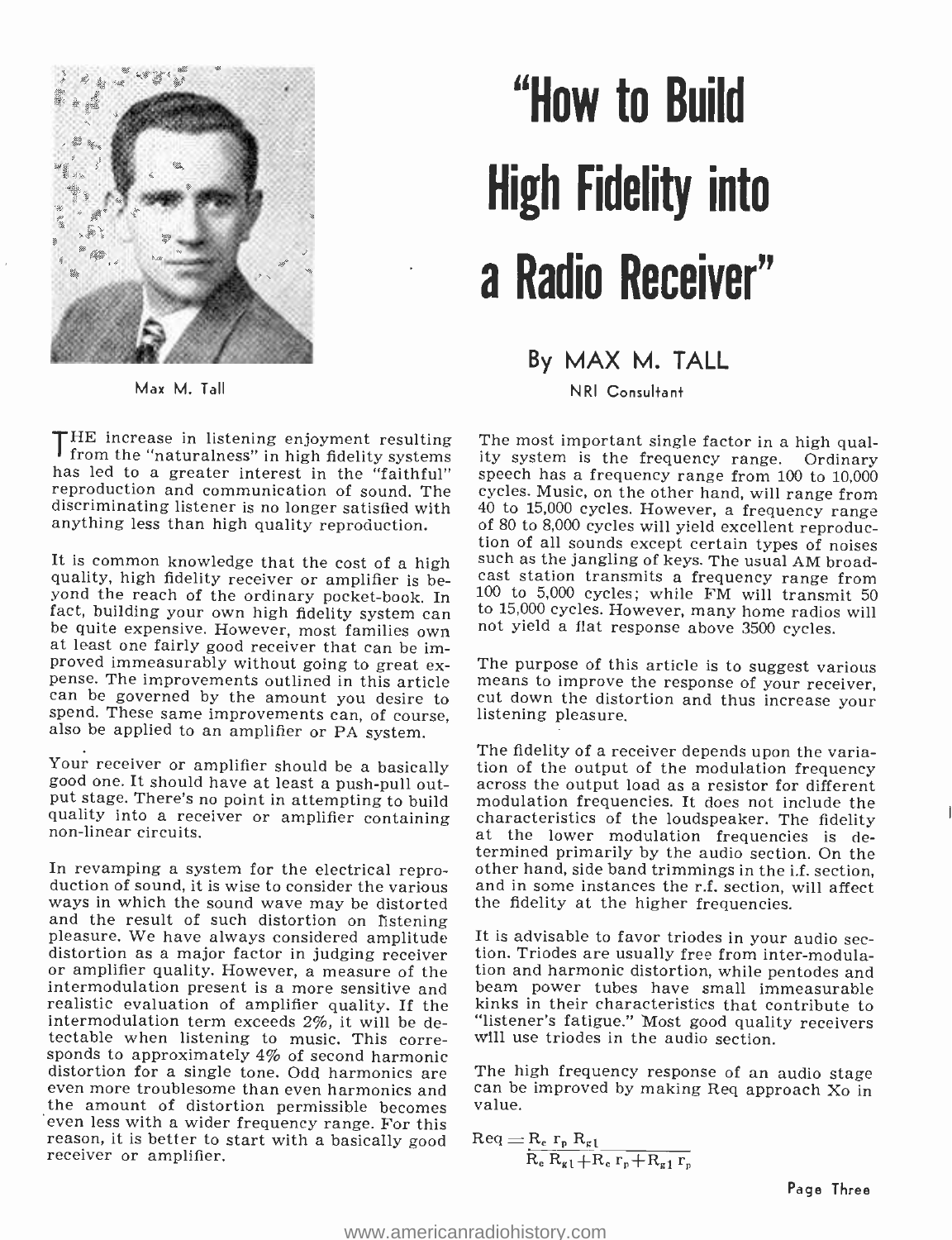

(See Fig. 1). Where  $r_p$ =plate resistance of the tube. It can be seen that Req is equal to the effective resistance of the plate resistance, coupling resistance, and grid-leak resistance in parallel.<br> $X_m$  on the other hand, is equal to  $1$  where  $X_{\omega}$  on the other hand, is equal to  $6.28$ fC<sub>o</sub>

 $C<sub>o</sub>$  is the sum of the output capacitance of the last stage and the input capcitance of the next stage. This data can be found in any tube manual. The frequency f, is of course the upper limit of the frequency that we desire to transmit.

Since  $r_p$ , the plate resistance is fixed for a par-<br>ticular tube and  $R_{\kappa 1}$  is made as large as possible,<br>we can only reduce  $R_{\kappa q}$  by reducing R<sub>e</sub>, the coupling resistor. Reducing  $R_c$  will also reduce distortion in the following tubes since the grid<br>swing will not be as great. Keep in mind, how-<br>ever that reducing  $R_c$  will also reduce the gain<br>of the stage. With a little experimentation, a<br>happy medium can be found be quency response and satisfactory gain.

The low frequency response can be improved by increasing the size of the coupling condenser,  $C_{\rm c}$ . However, making this condenser too large will increase the capacitance between this condenser<br>and ground, increasing  $C_0$  and reducing the high feedback voltage from a coil or transformer, one and ground, increasing  $C<sub>o</sub>$  and reducing the high frequency response.

Most modern receivers use pentodes in the audio section and pentodes or beam power tubes in the output stage. A good receiver will have inverse feedback to reduce distortion introduced by the "kinks" in the characteristics of these tubes. However, should you find that the receiver you transformer, as explained later, one of the un-<br>plan to revamp does not have any provision for used windings can be used to provide for feedplan to revamp does not have any provision for feedback, it would be advisable to install some form of inverse feedback.

You might simply leave one of the amplifier<br>cathode resistors upbypassed—that is, remove You will find that most good receivers and amthe bypass condenser. Better yet, replace each plifiers do have a satisfactory frequency re-<br>of the cathode resistors by two—one should have sponse. The loss in response occurs in the audio a value of 100 or 200 ohms. This resistor may be left unbypassed while the other one is bypassed as usual.

feedback. A word of precaution-when taking a



Fig. 2A. Illustration of an over -feedback loop in a three stage amplifier. A potentiometer is used to determine the proper amount of feedback and may be replaced by a fixed resistor in the final circuit.



Fig. 2B. Illustration of feedback over two stages. A potentiometer again is used to determine the proper amount of feedback and may then be replaced with a fixed resistor in the final circuit.

side of the coil will yield regeneration and oscillations and the other side degeneration. Make your first connection to the coil temporary. Should you find that the amplifier howls, make your connection to the other side of the coil.

If you use a power transformer as an audio transformer, as explained later, one of the unback. However, a variable voltage divider should be connected across the coil to determine the proper amount of feedback.

sponse. The loss in response occurs in the audio output transformer and speaker itself. You will be quite surprised at the uneven response of the average audio transformer and speaker.

Figs. 2A and B illustrate two methods of inverse Thus, the first problem is to secure a good output feedback. A word of precaution—when taking a transformer. A good transformer should have Thus, the first problem is to secure a good output

Page Four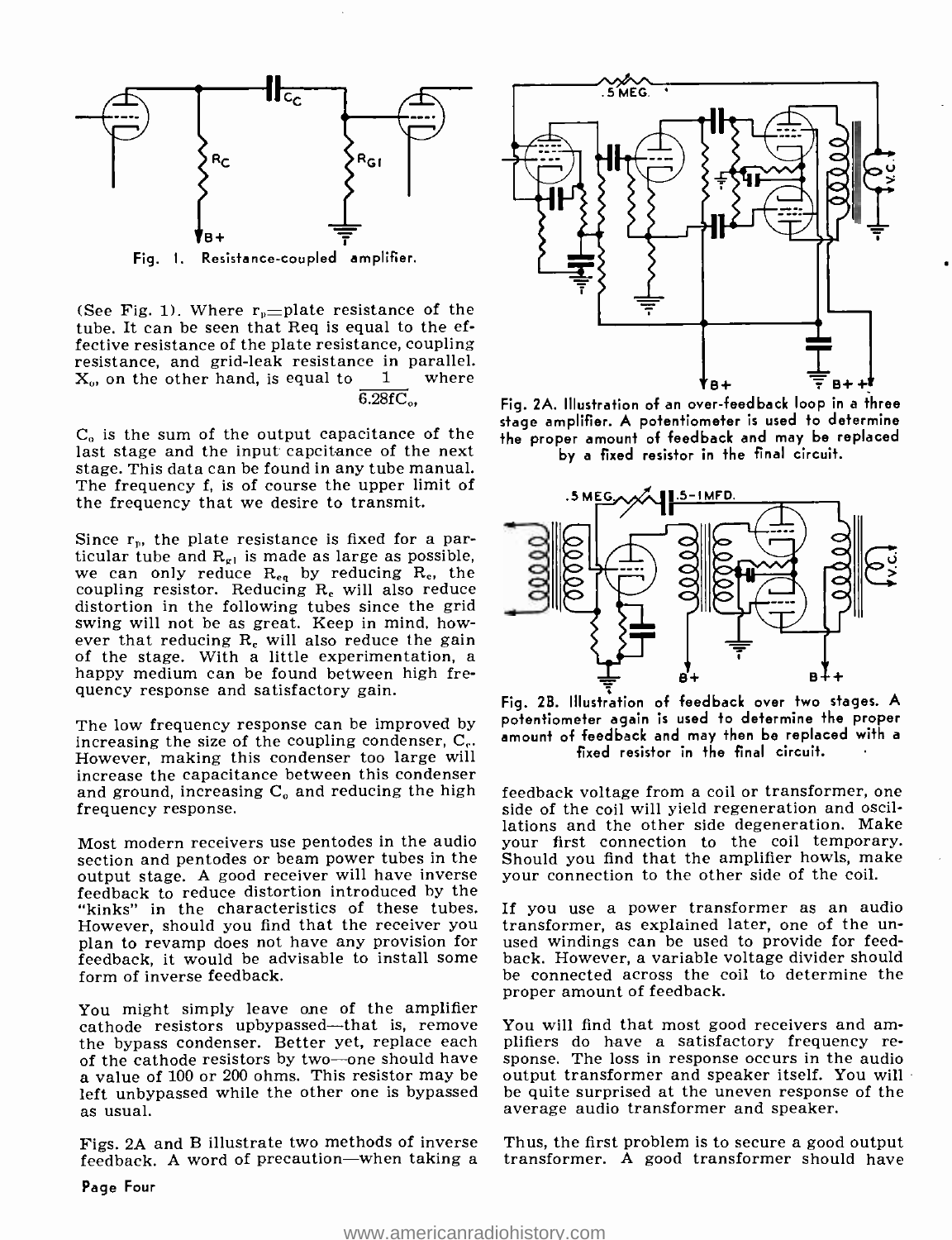<sup>a</sup>core with a high permeability and a great number of turns on each of the coils. The coils should be mechanically arranged to keep the leakage flux at a minimum. The resistance of the windings should be small compared to the impedance in the audio frequency range.

One of the finest audio transformers manufactured is the Peerless Transformer made by Altec-Lansing. However, this one is quite expensive. Any of the good standard brands selling for about \$10 or \$15 will have a good frequency range.

A high voltage power transformer with the prop-<br>er turns ratio will prove satisfactory for most<br>cases and will be more reasonable in cost.

When a power transformer is used, the high voltage secondary of the transformer is used as the primary and connected to the plates of the output tubes (as in Fig. 3). The primary is then connected to the voice coil of the speaker or to<br>the dividing network when a real high voltage transformer is used. If the proper impedance match cannot be made in this manner, the voice coil can be connected to one of the filament windings. In other words, the action of the transformer is reversed. In choosing the transformer, remember that the impedance ratio is the square of the voltage ratio. Thus, if the transformer has a voltage ratio of 10, the impedance ratio is 100.

With reasonable fidelity being obtained from the circuit, it would be a shame to destroy it with a poor speaker. In fact, in most receivers and amplifiers, the greatest loss in fidelity occurs at the best speaker you can afford. A two-way speaker system with a "woofer" and "tweeter" may even be more desirable. The "woofer" and systems shows that a cross-over network that "tweeter" may be a coaxial speaker or two sep-<br>provides at least ten to twelve db attenuation "tweeter" may be a coaxial speaker or two separate speakers. The "woofer," of course, is for one octave away from its cut off and not more good bass response; while the "tweeter" will than 18 db attenuation per octave is perfectly good bass response; while the "tweeter" will than 18 db<br>bring out the brilliancy of the highs. satisfactory. bring out the brilliancy of the highs.

The use of a two-way speaker system brings in the problem of a suitable dividing network. Since it is not possible to design speakers which reproduce frequencies in one band and attenuate frequencies outside of the band, it is necessary to supply an electrical network between the final<br>power amplifiers and the speakers to send the The "tweeter" can be any one of the common power amplifiers and the speakers to send the correct frequency band to each loudspeaker. These networks are called "dividing networks" or cross -over networks.

Cross -over networks pass their band of frequencies but do not sharply attenuate all others. Rather, they transmit the required band uni-

This leads to a certain amount of overlap between the two speakers. While it may seem desirable to have a sharp attenuation outside of thick and comparatively soft cone which can be the assigned frequency, the sharpness of attenua-



Fig. 3A. Using a very high voltage transformer as an audio output transformer.



Fig. 3B. Alternate connection for a power transformer as an audio output transformer.

tion is necessarily a compromise between cost and effectiveness.

In fact, an analysis of a great number of speaker systems shows that a cross-over network that one octave away from its cut off and not more

Speakers may be purchased with dividing networks already built in. However, you may desire to construct your own two -way speaker system, especially since the cost may be reduced materially in this way.

garden variety of three or five inch speakers. The "woofer" on the other hand, should be at least a twelve or fifteen inch speaker.

formly then gradually roll off in their response. transmitting medium air. For this reason, the<br>speaker should be adequately baffled. A major In general, loudspeakers are unable to radiate low frequencies effectively because a loss of coupling occurs between the diaphragm and transmitting medium air. For this reason, the defect of commercial loudspeakers is the large amount of amplitude distortion. The use of a driven fully without break -up, with the resulting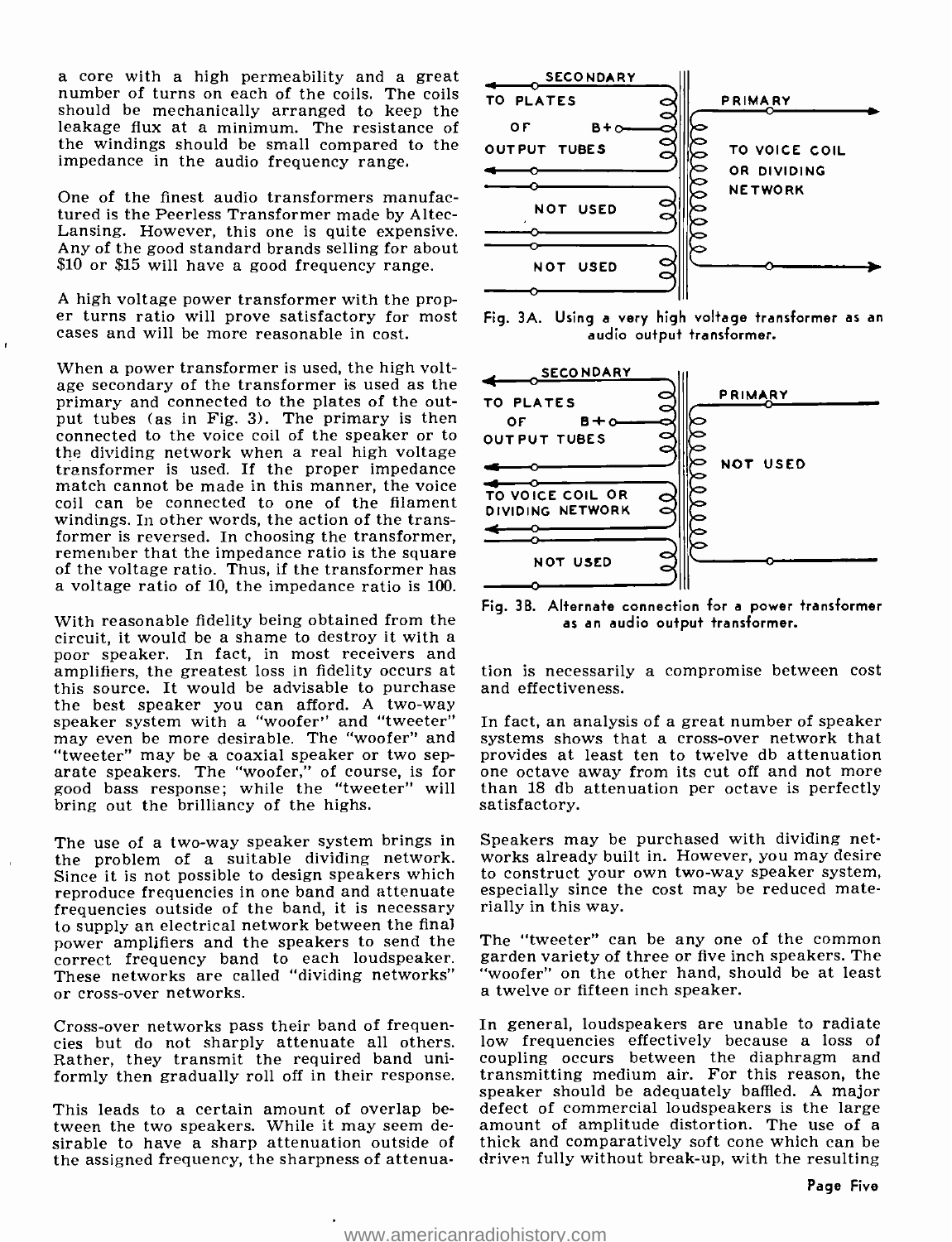

Fig. 4. Cross-over networks.  $Z_{w}$ -impedance of Woofer.  $Z_{T}$ -impedance of Tweeter.  $R_o = \sqrt{Z_w Z_T}$  m = 0.6; fc = 400  $\sim$ ;  $\omega_c = 6.28 \times 400 = 2512$ 

$$
L_1 = \frac{R_o}{\omega_c} = \frac{R_o}{2512}
$$
henries  
\n
$$
L_2 = \frac{2R_o}{\omega_c} = \frac{R_c}{1256}
$$
henries  
\n
$$
L_3 = \frac{R_o}{2\omega_c} = \frac{R_o}{5024}
$$
henries  
\n
$$
L_4 = \frac{(1+m) R_o}{\omega_c} = \frac{R_o}{1570}
$$
henries  
\n
$$
L_5 = \frac{R_o}{(1+m) \omega_c} = \frac{R_o}{4019}
$$
henries

harmonic distortion, will yield clean reproduction at the lower frequencies.

In a two-way speaker system, the point where both speakers receive equal amounts of energy has been found b<br>is called the "cross-over point." The frequency operation of filters. is called the "cross-over point." The frequency chosen for this critical or cross -over frequency is governed by several factors. If it is chosen too low, then large values of capacity will have to be used in the network and a large "tweeter" will have to be used. Choosing two high a frequency will cause us to encounter the characteristic dip which always seems to be present in large speakers. A good compromise will result if the cross-

$$
C_1 = \frac{1}{\omega_c R_o} = \frac{1}{2512 R_o} \text{ farads}
$$
\n
$$
C_2 = \frac{2}{\omega_c R_o} = \frac{1}{1256 R_o} \text{ farads}
$$
\nhenries

\n
$$
C_3 = \frac{1}{2\omega_c R_o} = \frac{1}{5024 R_o} \text{ farads}
$$
\n
$$
C_4 = \frac{1+m}{\omega_c R_o} = \frac{1}{1570 R_o} \text{ farads}
$$
\n
$$
C_5 = \frac{1}{(1+m)\omega_c R_o} = \frac{1}{4019 R_o} \text{ farads}
$$

over frequency is between 250 and 400 cycles.

 $\mathbf C$ 

In our calculations, we will use a cross-over frequency of 400 cycles and an m equal to 0.6 which has been found best for series and parallel

In Fig. 4 are shown four standard types of dividing networks (two parallel and two series types). The first of each type shown is the desirable type while the second of each type shown is cheaper to construct.

In regard to the filter coils, it is advisable to give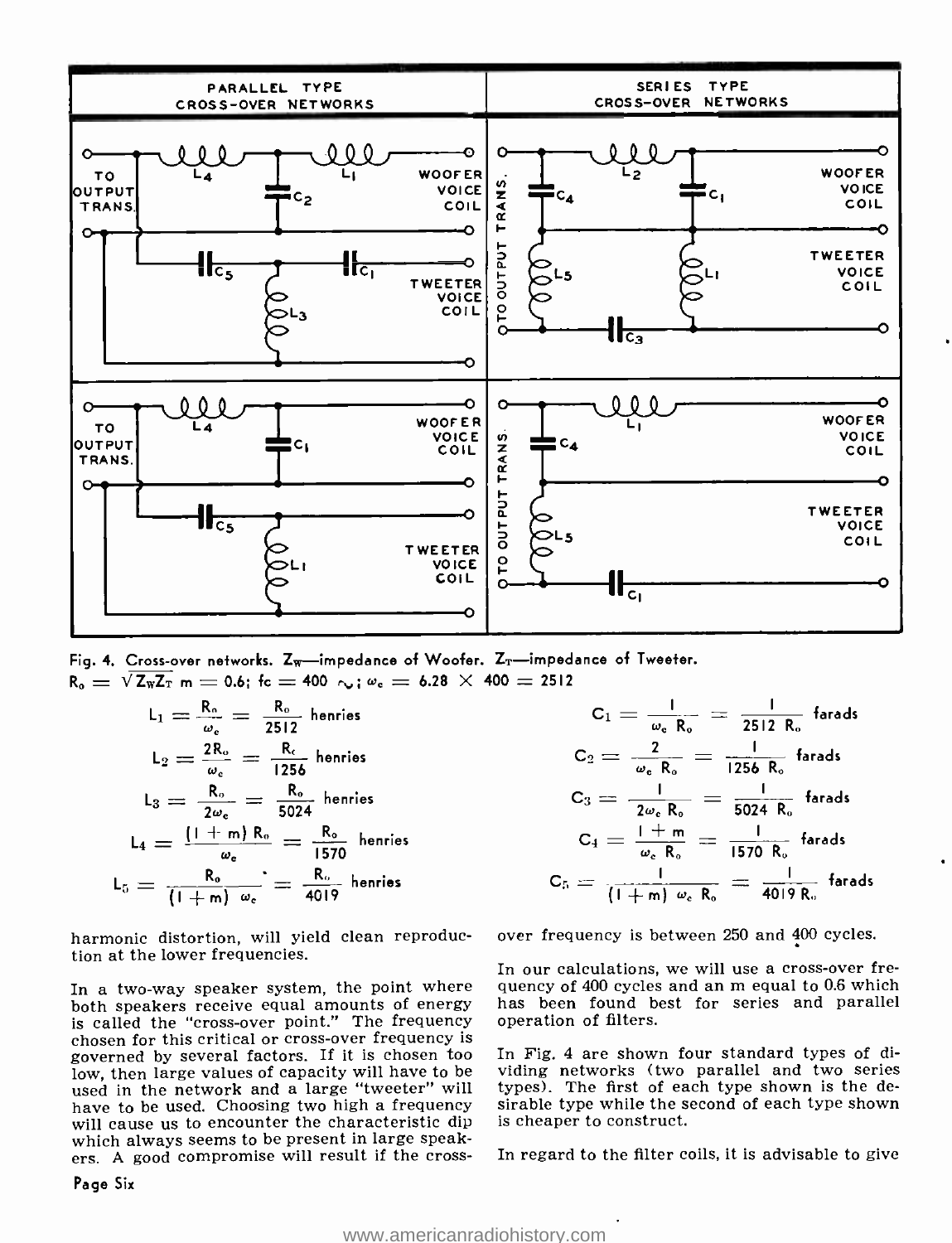some thought to their type and effective resistance. Modulation will result when the coils are overloaded if they have iron cores. In addition. a large effective resistance will cause excessive losses in the filter bands. From a practical standpoint, large air core coils will solve the problem effectively.

For best listening results, the speaker should<br>be mounted and baffled properly. The room acoustics of the average home cannot be changed too much. The average person can do no more than place the receiver in a corner or avoid will cause severe reflection. However, the unit may be made sufficiently flexible by adequate tone controls (described later on in this article).<br>Of equal importance is the speaker enclosure<br>or cabinet. A square, flat, symmetrical baffle should never be used since its symmetry results in cancellations of frequency. Simply mounting the speaker on an irregular baffle will eliminate this fault. When two speakers are used, do not mount them equally spaced from the edge of the<br>baffle. They should be close together and somewhat off center. The cones will then load each other more effectively and result in better low frequency response.

Because of the large physical size required, open baffles do not operate well much below 125 cycles. For this reason, acoustic labyrinths and bass-reflex enclosures were developed. These cabinets may be purchased or constructed.

It is strange that in all discussions of high fidelity, the emphasis has been placed on extending the high frequency range and little has been actually exist in the ear. Tones that are p said about the required balance between both in the ear are called subjective tones. said about the required balance between both the upper and lower limits.

Actually, tests have revealed that full program receivers and loudspeakers passable. The pitch enjoyment is only possible with this balance. In of the sound does not change by removing the practice, listeners whose sets yi practice, listeners whose sets yield a frequency trol, if they have one, to cause the set to cut off somewhere between 2500 and 4000 cycles. Even jective tone. Thus, the ear will supply many low musically inclined listeners who appreciate the frequencies that the equipment itself fails to musically inclined listeners who appreciate the thing. The usual excuse given for this practice<br>is that the tone is more mellow or pleasant and so on. Although claims have been made that this of the ear is called masking. When the ear is due to noise and distortion at the higher frequencies, it is actually due to the unbalance in frequency range. It is for this reason that care are then said to be masked. The intensity level should be taken to enclose the speaker properly at which sound is reproduced is also of peculiar to bring out the full lows the system is capable importance. If the sound level coming from the of delivering. Then, a tone control can be used loudspeaker is lower than the original sound. for minor adjustments.

Another good argument for tone controls is due With high intensity, the highs are almost com-<br>to the response of the ear. The ear responds pletely masked. For these reasons, it is advisable non-linearly to tones of large amplitude. With strong sound waves, the ear produces harmonics as well as sum and difference tones. These tones



which are not present in the original sound actually exist in the ear. Tones that are produced

It is this quality of the ear that makes most receivers and loudspeakers passable. The pitch ear to produce a difference frequency that creates the fundamental in the form of a subjective tone. Thus, the ear will supply many low produce.

Another important result of the non-linearity produces harmonics of lower frequencies, it is not as sensitive to the high frequencies which are then said to be masked. The intensity level importance. If the sound level coming from the the lower frequencies tend to disappear, while the masking of the high frequencies is reduced. pletely masked. For these reasons, it is advisable to have a tone control to vary the frequency response of the unit with different levels of loudness.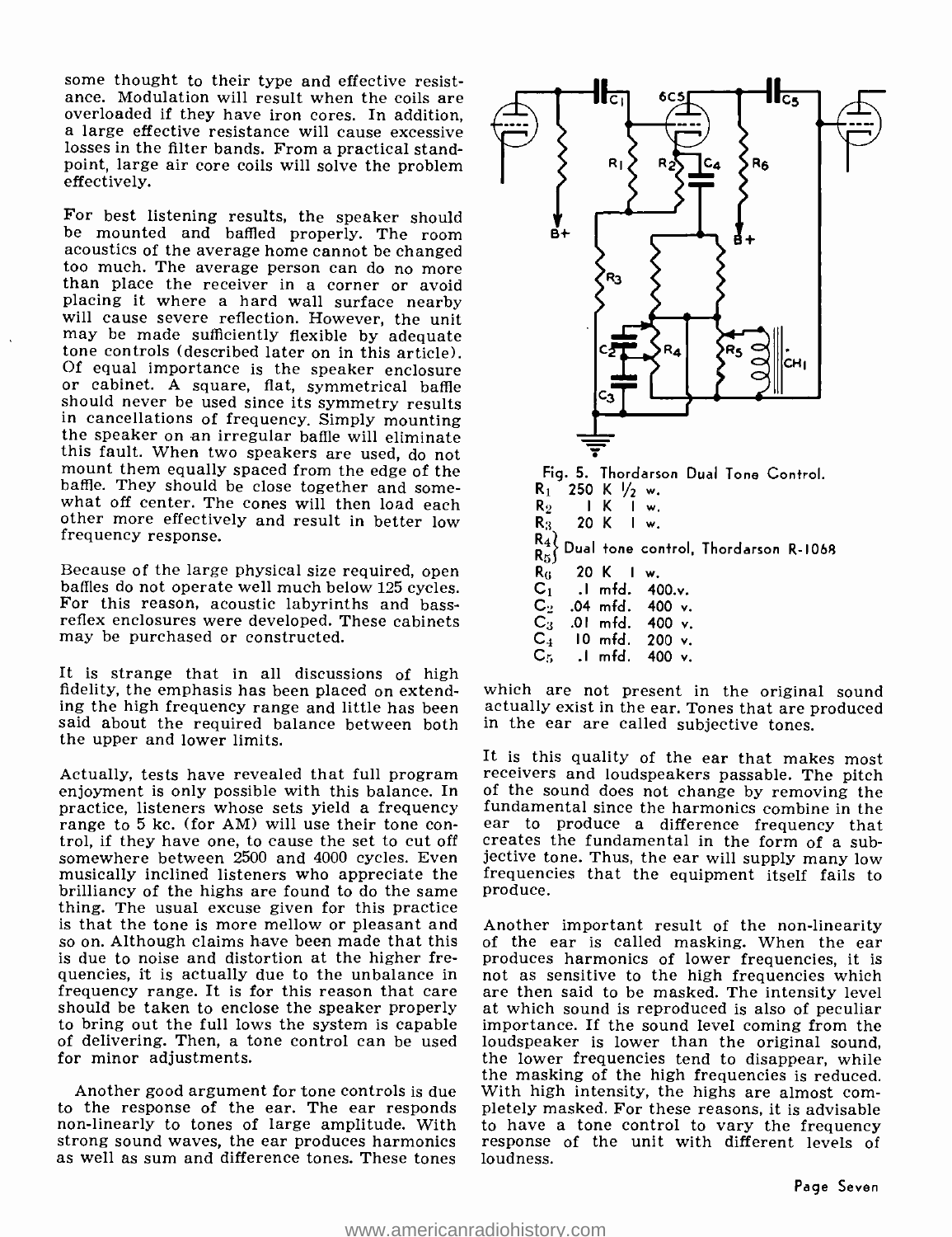Many tone controls have been described in the literature. The Thordarson dual tone control<br>(Thordarson Electric Manufacturing Division) The new Type 16TP4 uses the bent-gun design to (Thordarson Electric Manufacturing Division) The new Type 16TP4 uses the bent-gun design to described here, was developed to provide an assure a sharper spot focus, and at the same effective tone compensating network for any sound system. The system is useful when control blemishes.<br>over a wide range of frequencies is desirable. improveme<br>bient light.

Operation is based upon degeneration which occurs in the cathode circuit of a triode (See pared to the cathode resistor so that a large overall length  $18\frac{1}{6}$ ", part of the developed voltage appears in the pact cabinet design. part of the developed voltage appears in the cathode circuit. Variable frequency response is obtained by introducing inductance and capacitance into the grid and cathode circuits, which in turn determine the amount of degeneration for various frequency ranges.

The dual tone control may be installed between<br>two resistance coupled stages of an amplifier (audio section of receiver). It may be mounted<br>on the chassis or constructed as a separate unit.

In conclusion, it is well to emphasize that a good receiver be chosen. Many of the old type receivers having triodes in the audio section and push -pull output stage will be satisfactory. The frequency response of the set can be extended<br>somewhat by decreasing the value of the plate coupling resistor and increasing the size of the coupling condenser in a resistance coupled amplifier. A good output transformer and speaker system will enable you to take advantage of the receiver's improved fidelity. The tone control will increase your listening pleasure immeasurably. Here's to good listening!

## Rectangular Picture Tube Features Bent -Gun

 $-$ n r i



The Tube Division of Allen B. DuMont Labora-<br>tories, Clifton, N. J., recently announced a new rectangular cathode-ray TV picture tube, featuring exclusive DuMont bent -gun design.

The new Type 16TP4 uses the bent -gun design to assure a sharper spot focus, and at the same time to provide protection from ion spot blemishes. A gray filter face -plate is used for improvement of contrast in the presence of am-

Designed as initial equipment, or as a conversion tube, the overall width is only  $16\frac{1}{8}$ , and the overall length  $18\frac{1}{2}$ ", making for attractive, com-

 $n = -1$ 

### New Twin -Driven Yagi Stagger -Tuned For Channels 4 and 5



Following the design and development of the Twin-Driven Yagi antenna, Technical Appliance<br>Corporation, Sherburne, N. Y., now announces a<br>new Twin-Driven Yagi, Cat. 985–4½, which has performance peaks at both Channel 4 and Channel 5.

With this new design it will now be possible to achieve the gain in the antenna heretofore possible on only one channel. In fringe areas, or weak signal locations, this new antenna will bring in signals and at the same time will not require the mast height required for comparable signals by other antenna types.

This antenna is an important addition to the TACO line of fringe area antennas since many of the large metropolitan areas, such as Chicago, Cleveland, New York, Washington, Los Angeles and San Francisco, have stations operating on Channels 4 and 5.

This new antenna is constructed in the famous Jiffy -Rig method, thereby cutting installation time to a fraction of that formerly required.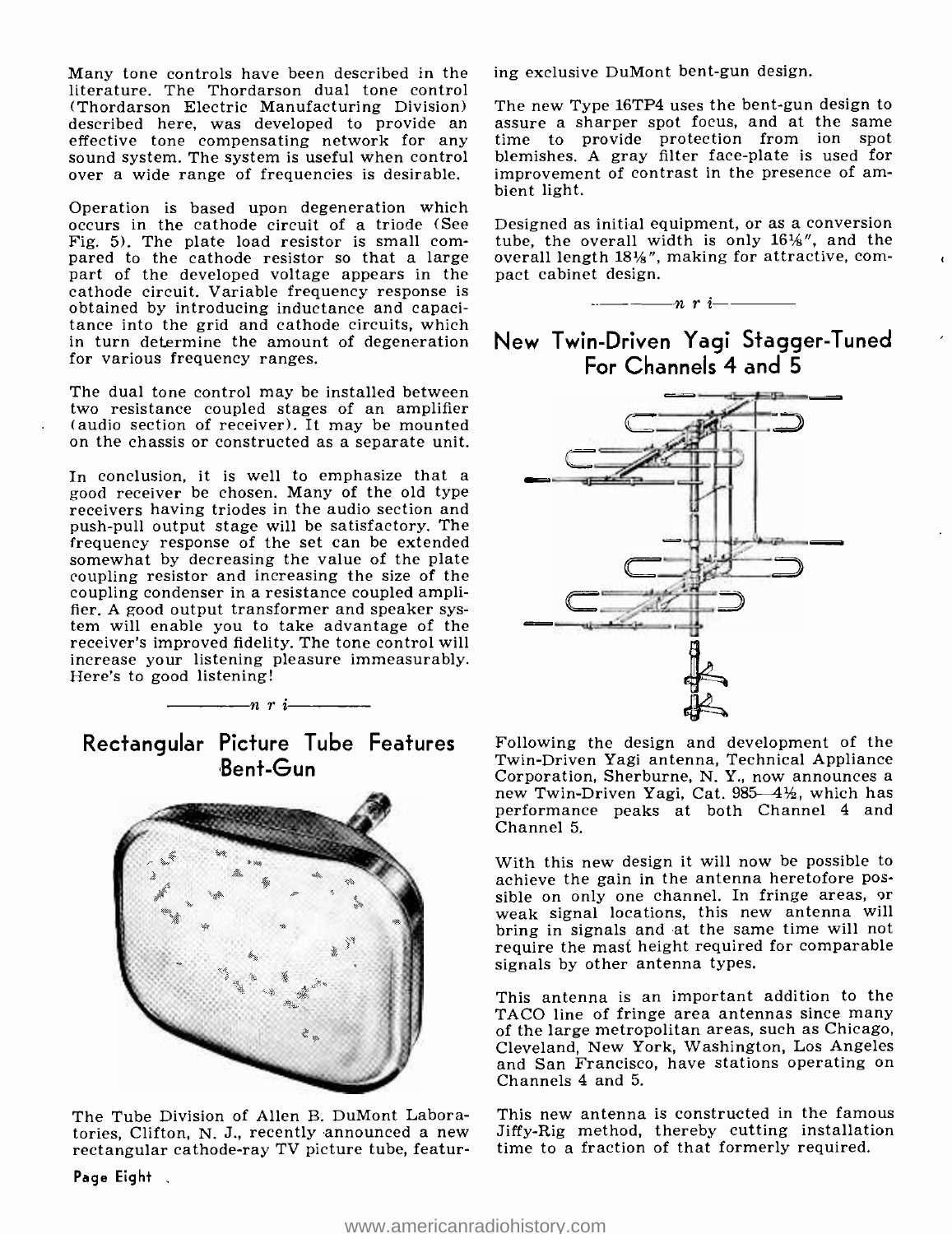

# THE VETERAN'S PAGE

Devoted to news items and information of special interest to veterans taking NRI courses under the GI Bill of Rights.

# CUT -OFF DATE FOR START OR RESUMPTION OF TRAINING UNDER GI BILL OF RIGHTS

The big news on GI training is not really NEWS.<br>Since 1945 the law has provided that GI training<br>must be started within four years from date of<br>discharge or the legal end of the war—with cer-<br>tain exceptions. Congress has

Mqst veterans cannot start courses after July 25, 1951. In effect present VA instructions say:

a. A veteran must be *in training* July 25, 1951, if he wants to study after that date. Applications on July 25 don't count; having a certificate on July 25 for a course starting later doesn't count. He must be *in traini* 

b. A veteran who interrupted a course will not be able to re-open the course after July 25, 1951, GI BIII that July 25, 1951, is the last day,  $\epsilon$  except for reasons satisfactory to the VA for veterans discharged after July 25, 1947. except for reasons satisfactory to the VA.

entitlement lasts and if they stay in training continuously.

For NRI students and graduates these regula-<br>tions mean:

course, must complete his present course in time to *be enrolled* for the second on or before July 25, 1951.

b. Anyone who started an NRI course and who

interrupted, must be re-entered on or before<br>July 25, 1951.

c. Anyone who completed one course, and wants a second one "sometime" must be enrolled for that training on or before July 25, 1951.

Unless Congress changes the basic bills, there will be few exceptions to the above. Anyone in<br>service on July 25, 1947 should disregard these dates. We have special information for those few veterans discharged on July 26, 1947, or later, and will be glad to supply this special information to veterans inquiring about it.

Since the VA specifically requested us to publish this information, you should tell any of your GI friends who intend to take schooling under the GI Bill that July 25, 1951, is the last day, except

c. Veterans in training on July 25, 1951, will have Even if you don't intend to take a second NRI until July 25, 1956 to complete their courses—if course or any other training upon graduating Up until July 25, 1951, you can take it, with VA<br>a. Anyone now enrolled, who wants a second permission. course or any other training upon graduating<br>from your present course, there are reasons why<br>you should complete your present course as soon as possible. You not only qualify for promotions, and higher pay, but by the time the course is completed, you may want additional training. permission.

> This information in no way changes previous VA instructions on length of entitlement, reasons for changing courses or fields of training. It's just an added limitation you should keep in mind.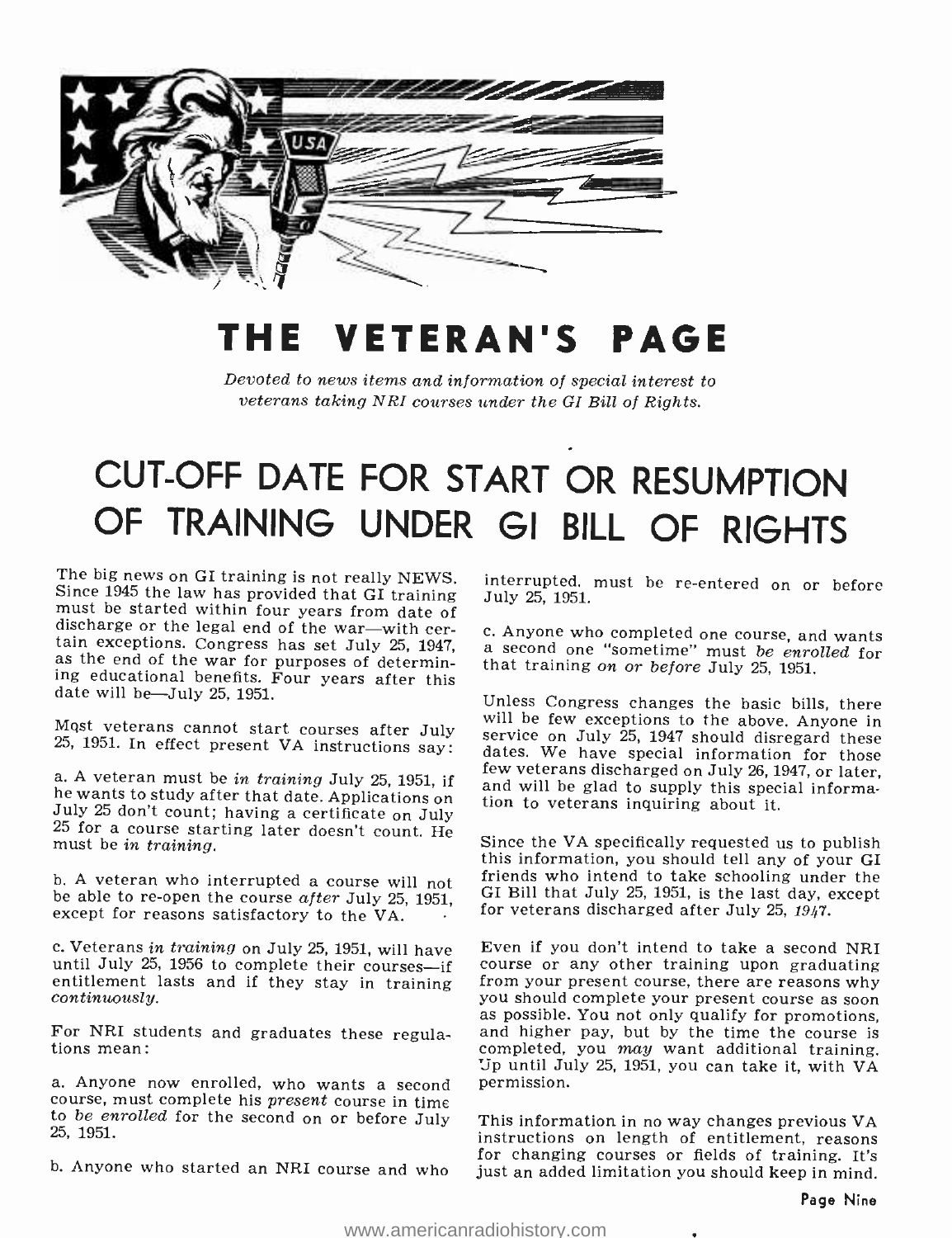# Our Cover Photo

NRI Graduate W. P. Searcy, Jr., appears on the front cover of our magazine. He is at the control panel of an RCA type TT -5A Television transmitter, adjusting the filament voltage on the picture section of the equipment. Graduate Searcy is employed by Television Station WDSU-TV, New Orleans, Louisiana.



The above photograph shows NRI Graduate Searcy standing in front of the micro -wave relay equipment truck, a part of the modern equipment owned by Television Station WDSU -TV, New Orleans, La.

Dear Mr. Smith:

"Having seen plenty of successful Radiotricians who secured their training through NRI, I decidicing and can highly recommend the NRI training.

"I graduated from NRI in 1945, and then went into a broadcast station as an Engineer. Later I went to sea as Chief Radio Operator on board cargo and passenger ships. In 1949 I came with my present company, working first at their A.M. transmitter outlet. When a vacancy occurred, I was transferred to our TV transmitter, and am now serving as an Audio Engineer on the micro-wave unit of WDSU-TV and also serving as an Engineer at the Television transmitter.

"I hold both Radiotelephone first -class and Radiotelegraph first -class licenses, as well as a Class A Amateur license. Amateurs will find me on the <sup>75</sup>meter phone band, or on the 20 meter phone band, operating my own amateur radio station under the call letters of W5LV.

"I can recommend NRI training very highly for any phase of Radio."

Very truly yours,

W. P. Searcy, Jr. 1916 Fern St. New Orleans, La.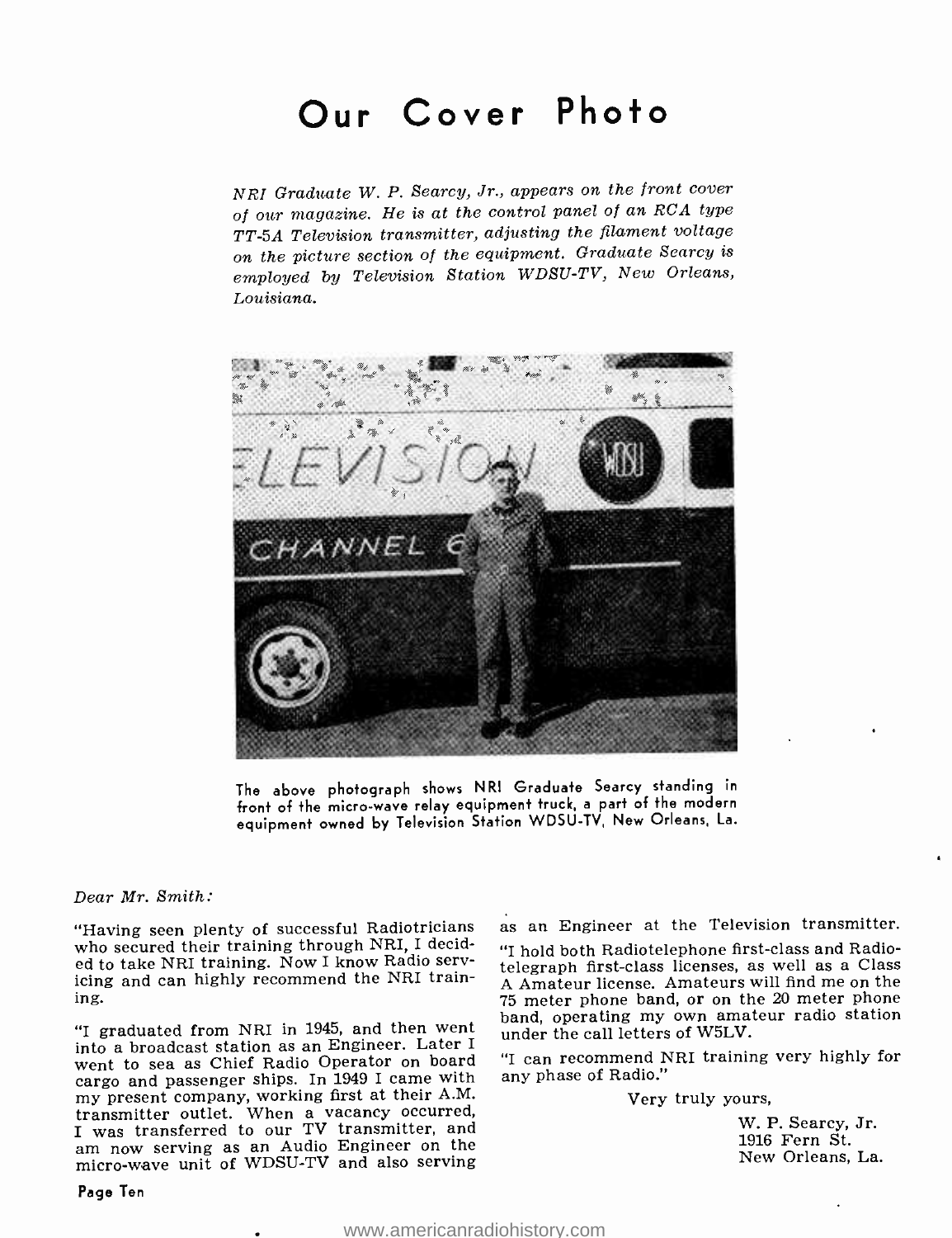# TV TROUBLE -SHOOTING WITH NRI PROFESSIONAL EQUIPMENT

# By H. L. EMERSON

NRI Supply Division

ANY NRI students and graduates who have frequencies. The difference frequency will always<br>A purchased NRI professional test equipment be 45 megacycles. If a practical means of do-45 Volt-Ohm-Mil-Ammeter, the model 68 Tube fied. If this amplified signal is fed to a loud-Tester, and the model 112 Resistor-Condenser Tester are general-purpose instruments, designed for all radio and TV work, the model 34 Signal Tracer and model 88 Signal Genera-

tor were designed primarily for servicing AM and FM broadcast receivers. Nevertheless, the latter two instruments can be used to good advantage in servicing Television re- ceivers when the proper techniques are employed.

In this article we will outline basic techniques for using the model 34 Signal Tracer and the model 88 Sig-<br>nal Generator in TV trouble-shoot-<br>ing. The use of the model 45 Volt-Ohm-Mil-Ammeter, the model 68 Tube Tester, and the RC-112 Tester in TV work is so similar to their use in conventional AM and FM broadneed not go into detail on using these instruments here. It is important to note, however, that the usefulness of the model 45 in TV work is increased considerably if this instrument is supplemented with NRI's High Voltage Television Test Probe.

The NRI Signal Tracer is a tuned-<br>type signal tracer, and covers frequencies only<br>slightly above 11 megacycles. This seems to limit<br>our signal tracer in TV work because the video I.F. frequencies used in Television receivers are always higher than 11 Megacycles.

Regardless of the Television channel being re-<br>ceived, there are always two carrier signals, with Signal Tracer and an RCA type 630 TS chassis the video carrier frequency always exactly 4.5 Procedure described on the following pages will<br>megacycles lower than the sound carrier fre- concern these two models insofar as signal tracmegacycles lower than the sound carrier fre-

**FIT purchased NRI professional test equipment** be 4.5 megacycles. If a practical means of de-<br>have probably already discovered ways to use the their equipment in TV servicing. While the model 4.5 megacycle signal can be d tecting this difference frequency is devised, the 4.5 megacycle signal can be detected and amplispeaker, the sound portion of the Television program will be audible and the vertical sync pulses (occurring 60 times per second) will be audible.



The author using a Model 34 NRI Professional Signal Tracer in checking the RCA 630 TS chassis.

We shall discuss the use of a type IN34 crystal in connection with the NRI Professional Signal Tracer for detecting this 4.5 megacycle signal in a Television receiver.

action, a sum and a difference frequency will be tained when using other Television receivers. In created by the interaction of these two carrier this article, we shall only discuss actual results, Experiments in the NRI Television laboratory Signal Tracer and an RCA type 630 TS chassis. Procedure described on the following pages will ing is concerned. Similar results should be ob-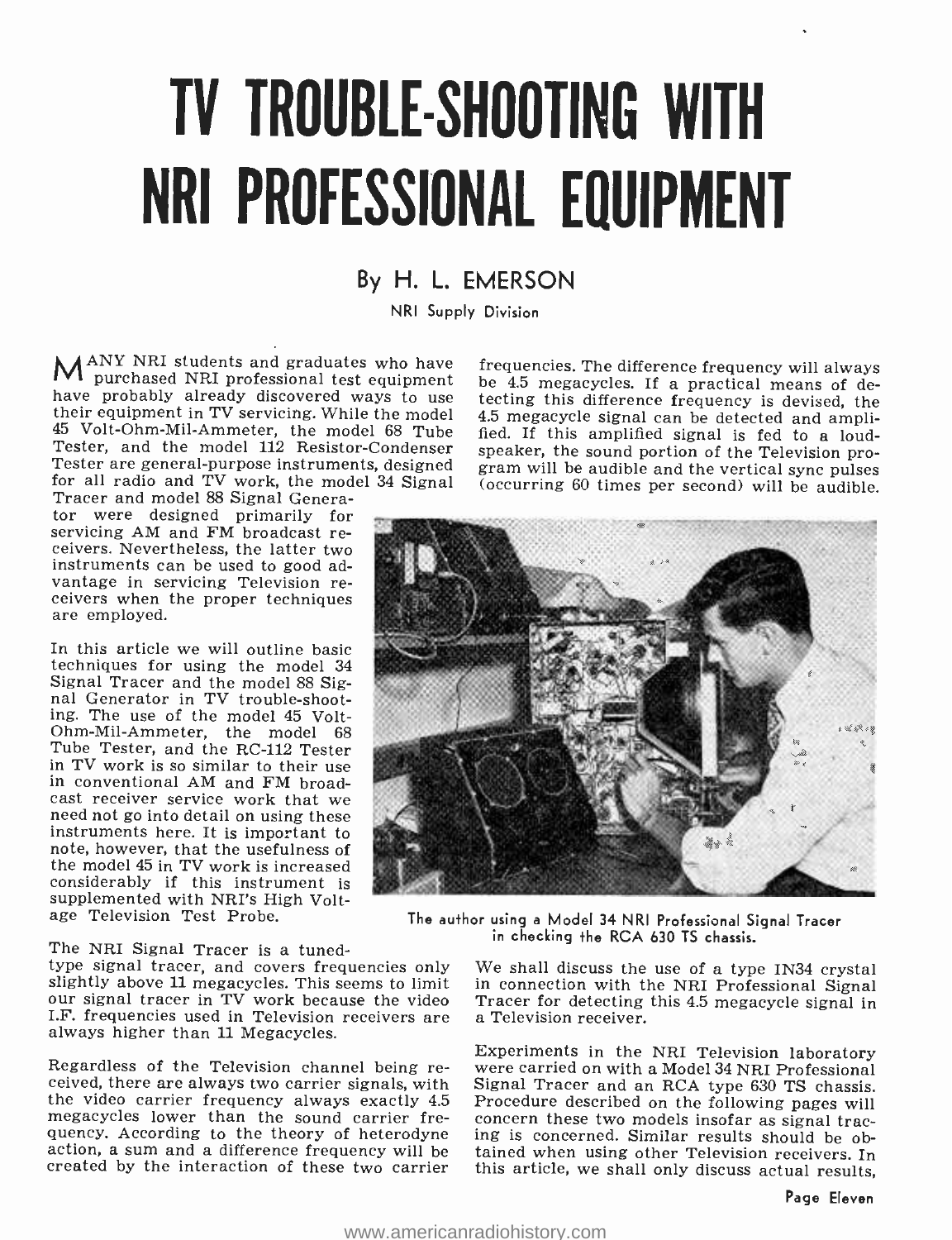

as we obtained them. The article Is intended to give you interest in experimenting with your Set up the signal tracer as follows: Band selector NRI test equipment in connection with Television, so that maximum benefit will be derived from your instruments. If you plan to use your signal tracer in Television Servicing, we recom- mend that you become familiar with results which may be expected from different types of Television receivers known to be in good condition. Do not wait to use your signal tracer until you have a defective Television receiver in your shop for servicing.

Information on using the Model 88 NRI Professional Signal Generator to isolate defective stages will also be covered. This utilizes the "signal injection" method.

Keep in mind that, unlike ordinary Radio re- ceivers, there are dangerous high voltages present in a Television receiver which could harm you or your test equipment.

#### Signal Tracing in TV Receivers

using your NRI Signal Tracer in Television circuits is a type IN34 Germanium diode. This is a small Germanium crystal, with characteristics like an ordinary half-wave detector. It is contained in a small tubular case and has two leads. General appearance is similar to a resistor. This item cannot be supplied by NRI, but order houses at a cost of about \$1. In Figure 1<br>we have shown how a type IN34 crystal can<br>easily be connected to the R.F. probe of your signal tracer. Thoroughly clean the metal tip of this probe so that solder will easily adhere to the tip. Tin the probe tip with solder and, using a drop of solder, attach the crystal to the probe as shown in Figure 1. For your purposes, it will not matter which of the crystal leads in the crystal leads is control. In our laboratory, we had crystal is then used as a test probe.

After you have finished using your signal tracer, unsolder the crystal. To clean the tip of your R.F. probe, merely heat the tip thoroughly with R.F. probe, merely heat the tip through the tip the signal at the plate of the converter tube probe with a cloth. No evidence of solder will remain.

For our purposes we have shown the receiver diagram for the RCA type 630 TS chassis. All something which will be determined by your own portions of the circuit which will be discussed are included in Figure 2. Let us first consider will have to guide you as to what may be ex-<br>given the video LF section bected. Signal tracing at this higher frequency signal tracing in the video I.F. section.

Choose a time of day when a test pattern is on the air, or when programs are actually being telecast. Choose the strongest and most reliable ceiver for normal picture. It will probably be advantageous to keep the television sound con- trol turned very low.

Set up the signal tracer as follows: Band selector tion 1; fine R.F. attenuator in maximum clockwise direction; input selector switch in the R.F. position; and the main tuning control in the vicinity of 4.5 megacycles. Connect the signal tracer ground lead to the TV chassis. You will have to tune the signal tracer slightly in either direction until you pick up the 4.5 megacycle "beat" frequency.

In finding test points on the Television receiver chassis, it will be necessary to have a detailed circuit diagram, and a diagram showing the tube location. Without this information it would be very impractical to attempt the location of test points.

The only additional equipment necessary for cycle signal at the plate of the converter tube, In signal tracing in the video I.F. strip, normal procedure would be to begin at the plate of the converter tube. In Figure 2, this is  $V-2$ , either pin 1 or pin 2. Naturally a stronger signal would be available at the output of the I.F. strip. Therefore if you are not able to locate the 4.5 megamove the R.F. probe of the signal tracer temporarily to pin 1 of V114-A. Tuning the signal tracer slightly should give you a strong signal from the signal tracer's loudspeaker, and should also close, or at least affect, the signal tracer's tuning eye. IF NO SIGNAL IS HEARD, TURN THE RECEIVER'S CONTRAST CONTROL ON FULL. THIS MIGHT OVERLOAD THE SET, BUT MAY BE NECESSARY WITH SOME RECEIVERS FOR SIGNAL TRACING IN THE VIDEO I.F. STAGES. You should hear both the audio signal and the characteristic buzz of the vertical sync pulses. After you have become acquainted with the type of signal to expect, move the r.f. probe back toward the plate of the converter tube, V-2. Once the signal tracer main tuning control has been peaked, it should not be necessary to no difficulty in picking up a satisfactory signal at the plate of the converter tube. A strong signal from a local station was available and the receiver's contrast control was on full for most tests. If you are not as ideally located, or in another set is normally weaker, you may not be able to pick up the 4.5 megacycle frequency until you have moved the R.F. probe to the plate of the first video I.F. amplifier. This is something which will be determined by your own will have to guide you as to what may be ex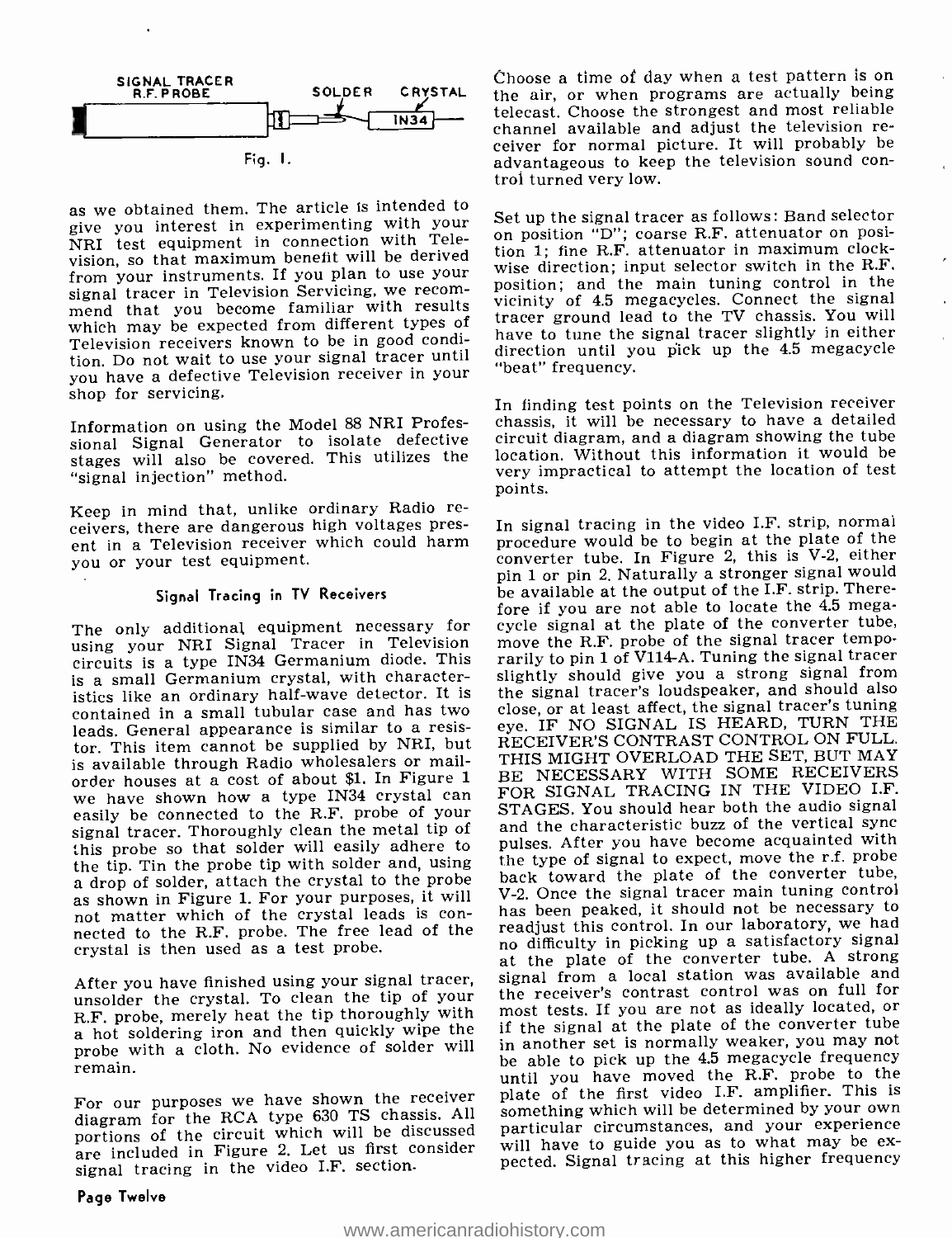requires more patience than tracing in an or-<br>dinary A.M. receiver.

In signal tracing through the video I.F. strip, the picked up at pin 5 and pin 2 of VII4-B, the proceed from the plate of the converter tube, D.C. restorer tube. However, only the 60 cycle V-2, to the grid of the first vi tube, V-110. This is pin 1. Then move the R.F. probe from the grid to the plate, pin 5, of this ing tests for sync pulses, are made with the A.F.<br>tube, Some gain should be observed If you are probe of the signal tracer, and with the input tube. Some gain should be observed. If you are interested in gain measurement, follow the instructions for this operation as given in the in-<br>struction booklet furnished with your signal tracer. The R.F. probe may be successively moved<br>from grid to plate of the following I.F. amplifier The characteristic 60 cycle buzz should be heard tubes, which are V-111, V-112, and V-113 in the  $\overline{a}$  on the plate, pin 8 of the first sync amplifier.<br>Feceiver shown in Figure 2 receiver shown in Figure 2.

The tests described above will be useful only in locating the cause of a "dead" video I.F. strip. Vertical sync pulse should be heard on pin 1 of Improper alignment or poor frequency response pulse should also be heard on the right hand will not be detected with the sign method will be especially effective in locating and will be audible at pin 5 of V122, and in the trouble due to adefective tube or due to an open coupling condenser. Note: As the R.F. probe is held in the vicinity of the video I.F. strip, it is normal to pick up a weak 4.5 megacycle signal through capacitive effect. A definite change in signal strength will be noted when the probe is touched to a test point.

The detected video signal can be picked up with the signal tracer at the plate of the picture the signal tracer at the plate of the picture seconds resistor R229. This test point is found by second detector tube. After tracing the video I.F. tracing from the plate of V120A through confrequency to the input of the video second detector, pin 1 of V114-A, proceed as follows.<br>Change the signal tracer input selector switch she to a.f., and use the a.f. probe. Placing this probe on pin 7 of V114 -A should give you a characteristic buzzing sound of the sync pulses. The TV audio signal will not be present. Move the audio probe next to the input of the first video amplifier, V115. Proceed from the grid, pin 1, of this tube to the plate, pin 5. Some increase in amplification of the audible signal will be noticed, as well as an increase in tuning eye closure. You may then check the signal at the input and output of the second video amplifier, cause serious damage to your signal tracer. V -116. A last check for video signal may be made right in the circuit which connects to the picture<br>tube grid.

The NRI Signal Tracer cannot be used in the – The Model 88 NRI Professional Signal Generator<br>sound LF, strip because the narrow bandwidth – covers the I.F. frequencies of Television resound I.F. strip because the narrow bandwidth of the sound I.F. does not permit passage of the ceivers without resorting to harmonics. It is a video carrier to help form the 4.5 megacycle sig- very convenient instrument for use in locating video carrier to help form the 4.5 megacycle signal. "Signal Injection" with the Model 88 NRI a dead stage, especially in the sound I.F. strip. Professional Signal Generator will be used in checking the sound I.F. stages. An audio signal will be present at the terminal for the movable Model 88 Signal Generator. To check the sound<br>contact on the sound volume control, and you I.F. stages, set up the Model 88 Signal Generator contact on the sound volume control, and you should be able to use conventional procedure in a on the sound I.F. frequency, in the case of the tracing the a<br>tracing the audio signal with the signal tracer Model 630 TS chassis, 21.25 megacycles. Use an tracing the audio signal with the signal tracer from this point through the audio system (V108 and V109) to the voice coil of the loudspeaker.

#### Tracing Sync Pulses

Both the horizontal and vertical sync pulses will be picked up at pin 5 and pin 2 of V114 -B, the vertical sync pulses will be heard from the loudspeaker of the signal tracer. This test, and following tests for sync pulses, are made with the A.F. selector switch set on the A.F. position. Move the A.F. probe from pin 2 of  $V114-B$  to pin 4 of V118, the first sync amplifier.

on the plate, pin 8 of the first sync amplifier.<br>This same signal should also be heard at pin 4<br>and pin 8 of V119. Each of these tubes should exhibit some increase in signal strength. The vertical sync pulse should be heard on pin 1 of pulse should also be heard on the right hand side of condenser C149. The vertical sweep sigplate circuit of this same tube, pin 3.

The scanning frequency in Television is 15,750 cycles per second. The audio section of the NRI Professional Signal Tracer is not designed to reproduce this high audio frequency, but the tuning eye circuit will give a suitable indication to indicate presence of the horizontal sync signal. Such an indication should be obtained tracing from the plate of V120A through con- denser C -166, and to resistor R229. If the horizontal oscillator tube, V125, is in operation, you should observe an indication of horizontal sweep on pin 5 of this tube, and at pin 3, the output of this tube. Remember that horizontal sync and sweep voltages are indicated only by closure of the tuning eye. You may trace this signal from pin 4 of V120-B to pin 5 of this same tube, and from here to pin 5 of V126. DO NOT ATTEMPT TO TRACE THE HORIZONTAL SWEEP PULSE IN THE PLATE CIRCUIT OF V-126 BECAUSE OF THE HIGH VOLTAGE PULSES WHICH ARE PRESENT IN THIS CIRCUIT. This could

#### Signal Substitution in Television Receivers Using NRI Professional Signal Generator

ceivers without resorting to harmonics. It is a In general, we do not suggest that you attempt any alignment in Television receivers using the Model 88 Signal Generator. To check the sound on the sound I.F. frequency, in the case of the R.F. modulated signal. This frequency will be found on the "E" band of the signal generator.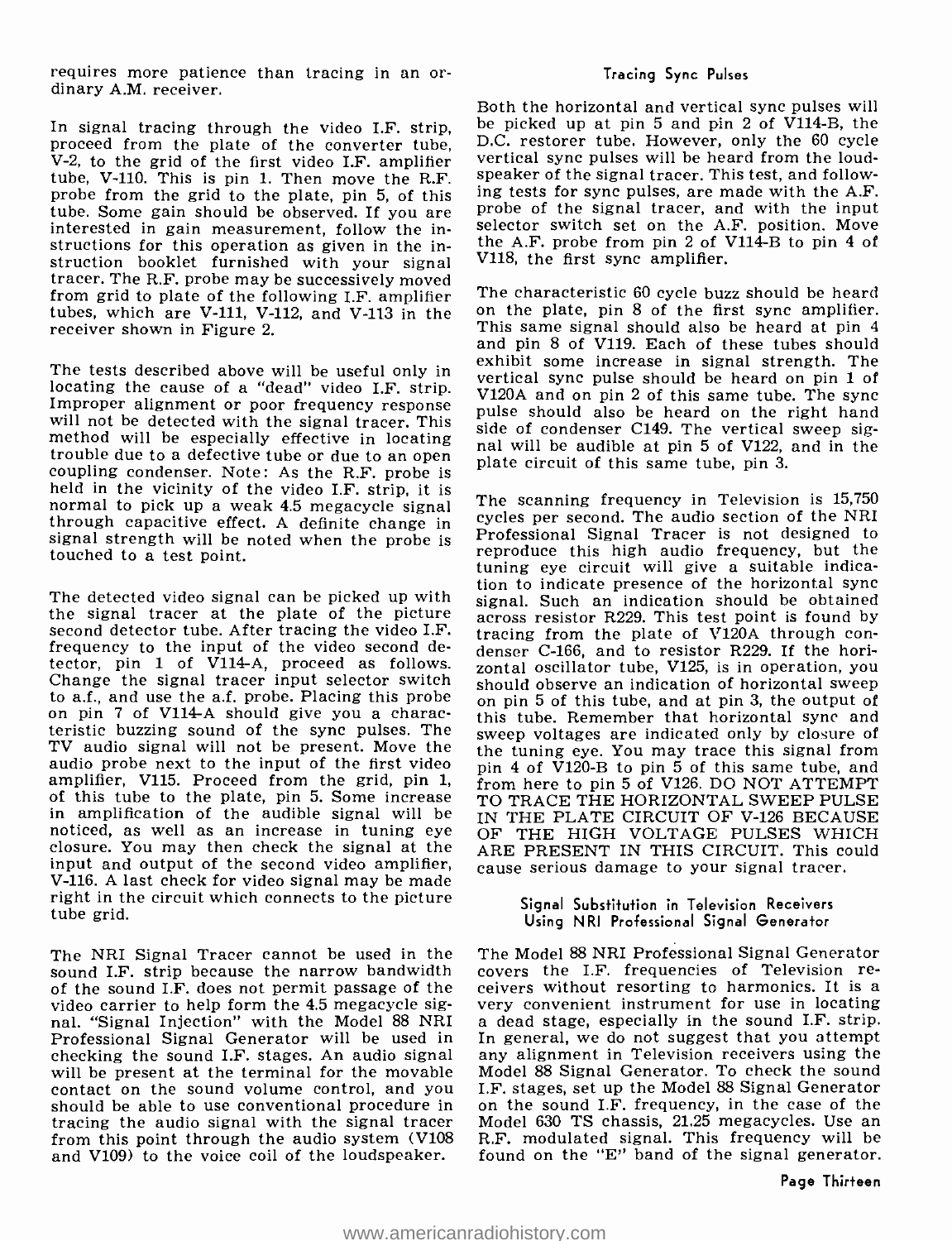

<www.americanradiohistory.com>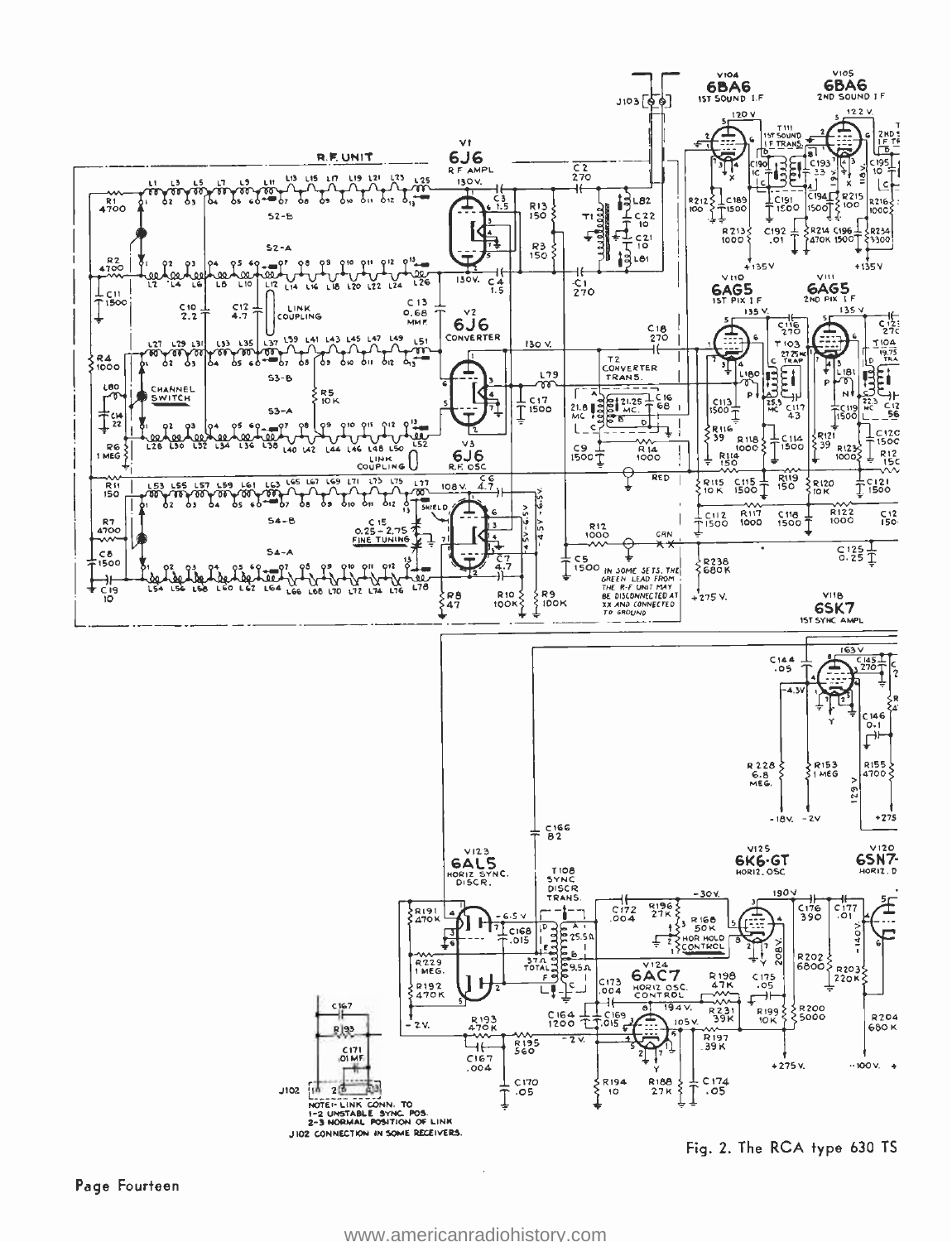

 $\boldsymbol{\ast}$ 

Page Fifteen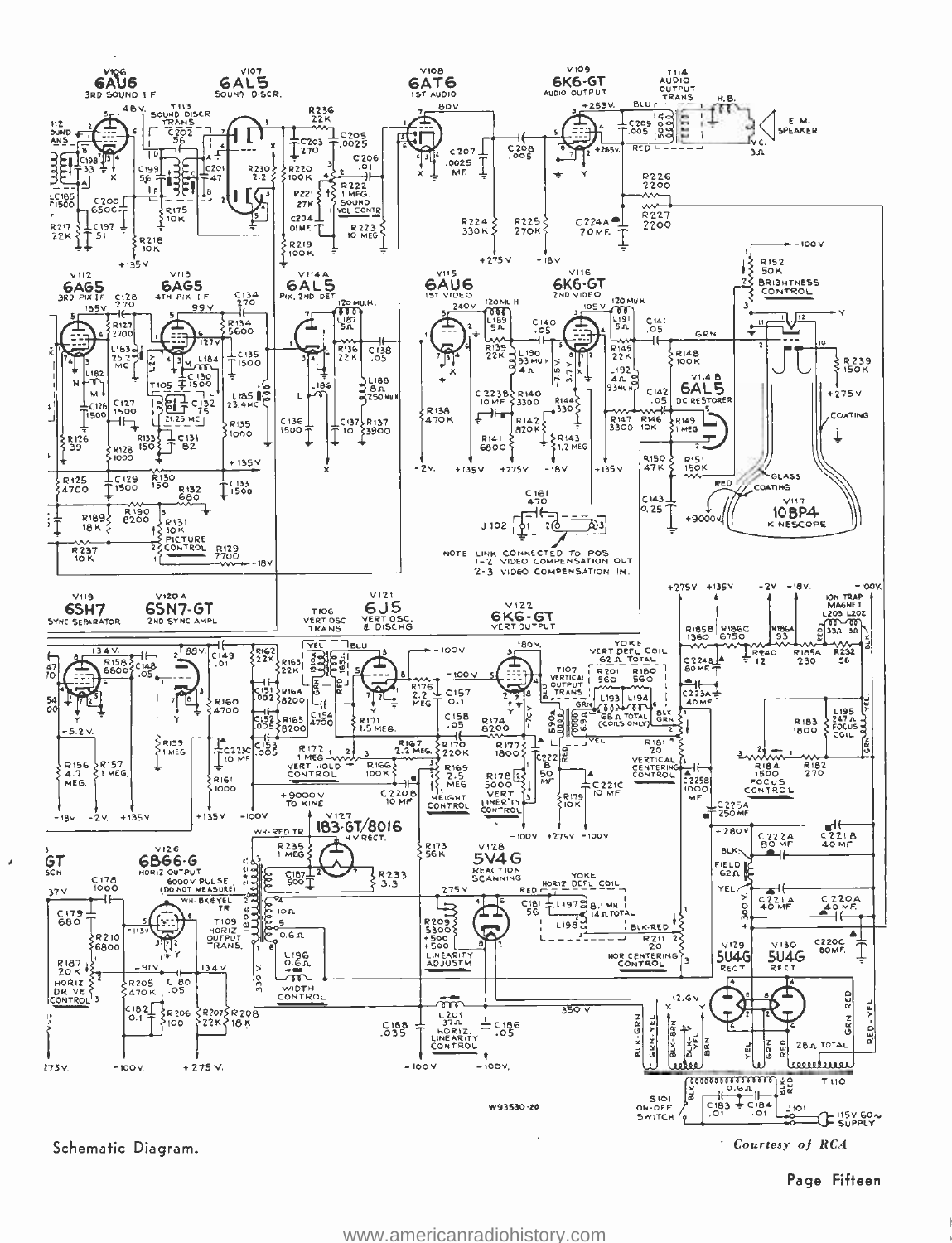Although this is an amplitude modulated signal and TV sound is F.M., you will be able to hear the audio modulation in the Television receiver's loudspeaker. The sound volume control of the<br>Television receiver should be on full, or approximately so, during this check. (An antenna should not be attached to the TV receiver when using the Model 88 Signal Generator for the following tests.)

Attach the "hot" output lead from the Model 88 Signal Generator to the plate of V106, pin 5. An audible tone, not necessarily of good quality, should be heard from the receiver's loudspeaker.<br>Better results may be obtained if the signal gen-<br>erator ground lead is also connected to the receiver's chassis. Move the R.F. lead from the signal generator to the input of V106, pin 1. Next, transfer this lead to pin 5, the plate of V105. An audible signal should be heard. Proceed then to pin 1 of V105, to pin 5 of V104, and to pin 1 of V104. Any defect causing a dead sound I.F. strip will become apparent during these tests. However, little gain in output from the receiver's loudspeaker will be noticed as the "signal injection" proceeds from the output of the sound I.F. strip toward the input. This is because an A.M. signal is being fed into an F.M. system.

Notice that no Television station signal is used using the NRI Signal Tracer and Signal Genera-<br>when testing the sound I.F. channel. The Model tor in Television work will be helpful in locating when testing the sound I.F. channel. The Model tor in Television work will be helpful in locating<br>88 supplies the test signal. The Model 88 Signal loss of signal, or weak signal, in either the sound <sup>88</sup>supplies the test signal. The Model 88 Signal Generator can also be used to test the video I.F. channel of a Television receiver and then to check the video amplifier section. No Television station signal is necessary.

An audio modulated R.F. signal from the Model a defective tube or a defective coupling con-<br>88 Signal Generator is injected into the video denser. In other cases, the above procedures will 88 Signal Generator is injected into the video I.F. section of the Television receiver. If the signal is passing through the video I.F. section, undergoing detection, and then passing through the video amplifier section, a pattern of horithe video amplifier section, a pattern of hori-<br>
zontal bars will appear on the picture tube.<br>
Adjust receiver's Horizontal and Vertical Hold It is stressed again that you should experiment Adjust receiver's Horizontal and Vertical Hold controls in order to stop this pattern. The with your signal tracer or signal generator on pattern is illustrated by the drawing in Figure 3. several receivers which are known to be in good pattern is illustrated by the drawing in Figure 3. several receivers which are known to be in good<br>Practice this procedure and become familiar with operating condition. Become acquainted with the Practice this procedure and become familiar with operating condition. Become acquainted with the the pattern to be expected when a Television results which you can expect in different rethe pattern to be expected when a Television receiver is operating normally. Experiment in ceivers. Results may vary somewhat from those varying the output frequency from the Model 88 obtained with the Model 630 TS, or with your varying the output frequency from the Model 88 signal generator. Because of the wide band width local cost in the video LF, amplifiers you will notice that cerned. in the video I.F. amplifiers you will notice that a signal generator frequency varying between approximately 22 megacycles and 25 megacycles will cause the bar pattern to appear on the Television picture tube. You can practice signal injection starting with the input to the picture second detector, pin 1 of V114A, Figure 2. Transfer the probe from the signal generator next to signal, and also regardless of the receiver which<br>the plate of V113, pin 5, and proceed to inject you are checking. It may be well to place a light the plate of V113, pin 5, and proceed to inject a signal working toward the output of the con- verter tube, V2.

Page Sixteen



generator should also cause the bar pattern to appear on the picture tube when injected in the video amplifier circuit, beginning with pin 5 of V115 and proceeding through the video amplifier.

#### Additional Hints

The servicing procedure described above for using the NRI Signal Tracer and Signal Generaor video strips. The above procedure as described under signal tracing will also be helpful in tracing lost sync signal, either in the vertical or horizontal sync circuits. In many instances, the a defective tube or a defective coupling cononly help you isolate the defective stage. When only a defective stage is known, you can resort to voltage measurements and continuity meas-

with your signal tracer or signal generator on ceivers. Results may vary somewhat from those local conditions insofar as signal tracing is con-

easily. A fine pencil mark or a light scratch with<br>A pure audio signal from the Model 88 signal a knife on the signal tracer's scale will be help-In connection with using the signal tracer, re-<br>member that the 4.5 megacycle signal will al-<br>ways appear at exactly the same point on your signal tracer's dial. This will be true regardless of the channel which you are using for a test signal, and also regardless of the receiver which calibrating mark on the dial of your signal<br>tracer so that you can find this exact point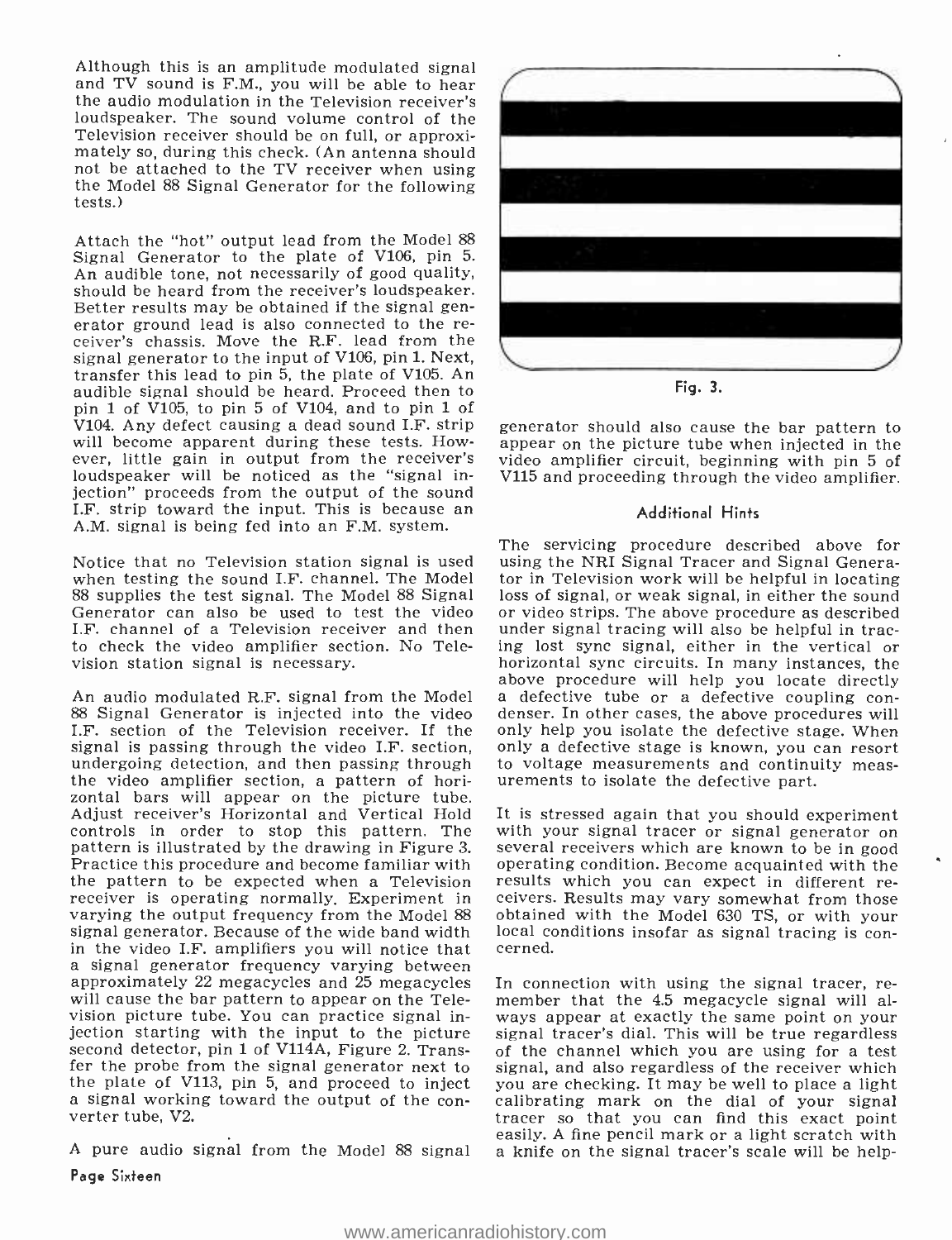ful. Notice whether or not your signal tracer drifts even slightly in frequency as it warms up. If so, you will have to allow at least a 15 minute warm up time before beginning your signal tracing operations on a defective receiver.

We have not discussed alignment procedure for Television receivers because we do not recom- mend that video and sound I.F. alignment be attempted with the above instruments. Television service technicians are finding that alignment is not as frequently needed as was pre- dicted two or three years ago. Also, we have not discussed the R.F. tuner for the type 630 TS. The isolating techniques mentioned above will tell you if the signal is passing through the twice a year. In that way you can encourage<br>tuner. Substitution testing for tubes and resist-<br>those little habits that make chatting a delighttuner. Substitution testing for tubes and resist- ance measurements in the tuner will often help you find the source of difficulty. The alert and resourceful NRI man equipped with the Model 34 NRI Professional Signal Tracer, the Model 88 NRI Professional Signal Generator, and a good multimeter, such as the Model 45 NRI Profes-Voltage Test Probe, will be able to meet many Television service problems.

# Practical

 $-\cdots$ nri $-\cdots$ 

Judges of Iran now sentence persons found guilty of drunken and disorderly conduct to a spell at cleaning the city's streets and public markets. Since the system was inaugurated recently, there has been a sharp decrease in such cases.

### Good Deed

How far can a good thing go? A couple of San Francisco Boy Scouts noticed a car parked in the same place for several days and decided their good deed for the day would be to report it to 11<br>the police department. And who paid the resulting fine for overparking? Their scoutmaster.

## Steel Champs

The United States now has steel-making facilities capable of turning out nearly a hundred million tons a year. This record capacity puts us eleven million tons ahead of the combined output of all the rest of the world.

### Drive-In Church

The ultimate in "drive-in" service has been reached. The Rev. Harold S. Lucas of Monte Vista Baptist Church used a loudspeaker to broadcast his sermon at outdoor services while his congre- gation remained in its autos.

# How To Get Along With Others

## Dr. James F. Bender, Director

The National Institute for Human Relations

copyrighted—all rights reserved

Conversation, you know, is the grand art of friendship. Would you like to check up on your conversation habits? Here is a quiz to help you do so. You may want to give it to yourself about twice a year. In that way you can encourage ful pastime.

|     |                                                  |              |              | $_{Some\text{-}}$ |
|-----|--------------------------------------------------|--------------|--------------|-------------------|
|     |                                                  | Yes          | No           | times             |
| 1.  | Do I avoid monopolizing                          |              |              |                   |
|     | the conversation?                                | 15           | 0            | 5                 |
| 2.  | Do I watch the speaker all                       |              |              |                   |
|     | the time while he's talk-                        |              |              |                   |
|     | $ing?$                                           | 15           | $\mathbf{0}$ | 5                 |
| 3.  | Do I avoid over-                                 |              |              |                   |
|     | familiarity?                                     | 15           | $\theta$     | 5                 |
| 4.  | Have I learned to tell my                        |              |              |                   |
|     | amusing stories well?                            | 15           | 0            | 5                 |
| 5.  | Am I the first to laugh at                       |              |              |                   |
|     | my own jokes?                                    | $\mathbf{0}$ | 15           | 5                 |
| 6.  | Have I mastered at least                         |              |              |                   |
|     | one dialect to heighten the                      |              |              |                   |
|     | interest in my stories?                          | 15           | $\bf{0}$     | 5                 |
| 7.  | Am I a "one-subject"                             |              |              |                   |
|     | conversationalist?                               | 0            | 15           | 5                 |
| 8.  | Do I avoid forcing per-                          |              |              |                   |
|     | sonal opinions upon                              | 15           | 0            | 5                 |
|     | $others?$                                        |              |              |                   |
| 9.  | Do I avoid derogatory re-                        | 15           | 0            | 5                 |
|     | marks about others? $\dots$                      |              |              |                   |
| 10. | Do I assume responsibility                       |              |              |                   |
|     | for dispersing the conver-<br>sational doldrums? | 15           | 0            | 5                 |
| 11. | Do I have the bad habit                          |              |              |                   |
|     | of interrupting a speaker?                       | $\mathbf 0$  | 15           | 5                 |
| 12. | Am I given to flat contra-                       |              |              |                   |
|     | diction?                                         | 0            | 15           | 5                 |
| 13. | Do I like to change the                          |              |              |                   |
|     | subject abruptly? $\ldots \ldots$                | $\mathbf{0}$ | 15           | 5                 |
| 14. | Do I avoid talking too                           |              |              |                   |
|     | much about myself? $\ldots$                      | 15           | $\bf{0}$     | 5                 |
| 15. | Do I speak clearly and                           |              |              |                   |
|     | slowly enough to make my-                        |              |              |                   |
|     | self clearly understood?                         | 15           | 0            | 5                 |
| 16. | Do I listen carefully? $\ldots$                  | 15           | 0            | 5                 |
| 17. | Do I consciously look for                        |              |              |                   |
|     | ways and means to im-                            |              |              |                   |
|     | prove my conversational                          |              |              |                   |
|     | ability? $\ldots$                                | 15           | 0            | 5                 |
|     |                                                  |              |              |                   |
|     |                                                  |              |              |                   |

Total ................

A good score is 200. But a perfect score is within reach of all of us.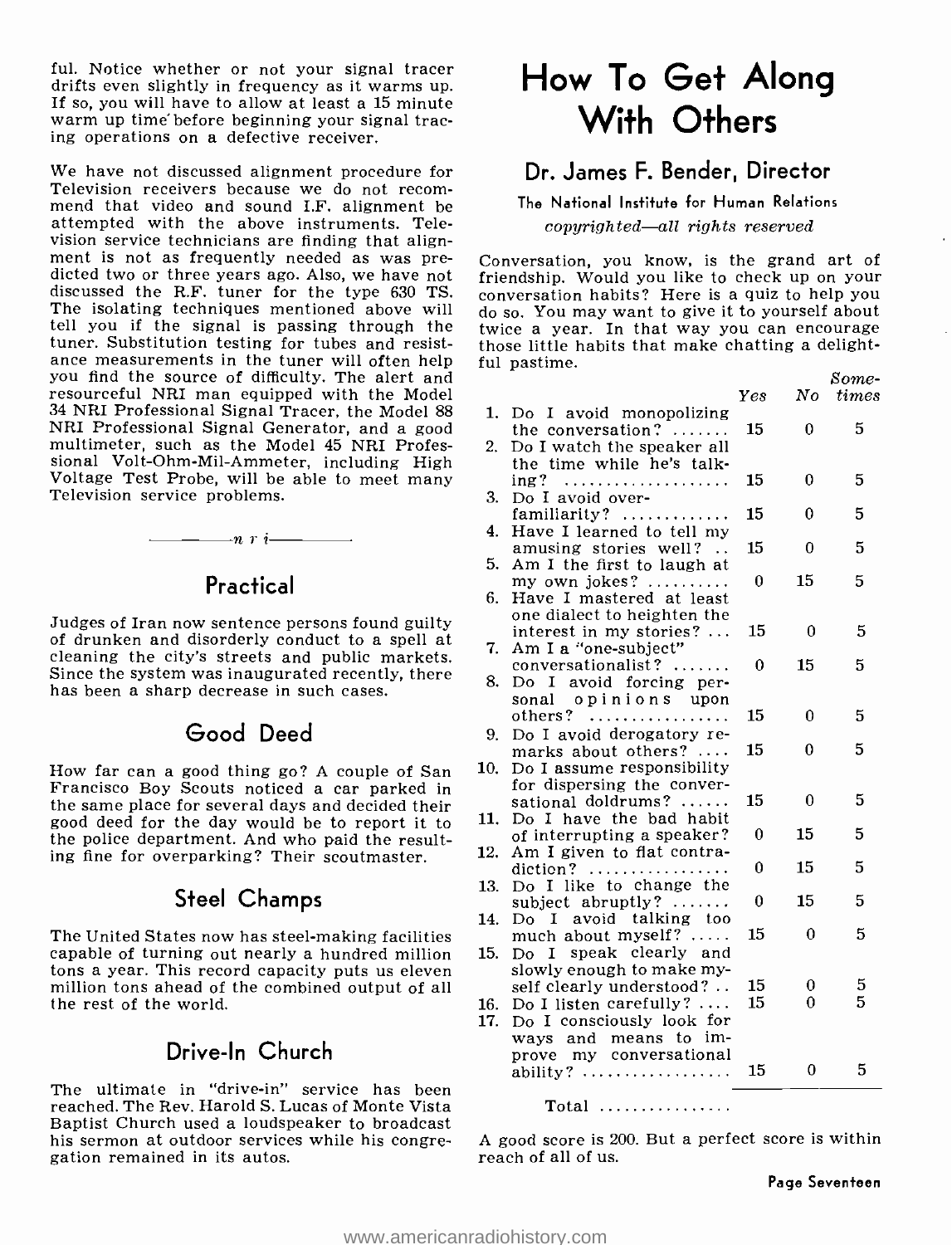

# How to Become A Radio Amateur

By LEO M. CONNER

NRI Consultant

Leo M. Conner

 $M^{ANY}$  radio men would like to have an ama-<br> $M$  teur station. However, there is a feeling that new language and, if the proper approach is it is too much trouble to obtain a license.

It is true that it is necessary to learn the code and be able to send and receive at the rate of ters for<br>13 words per minute but, this is not at all diffi- marks. 13 words per minute but, this is not at all difficult if you use the proper method.

The technical part of the examination for the complete character is made up of dots, dashes license is made up of 50 questions. Some of these or a combination of dots and dashes. Right at license is made up of 50 questions. Some of these questions are on Radio Laws and Regulations as the start think of the letters in terms of "sound"<br>they relate to amateur operation and the rest rather than in terms of dots and dashes. Otherof the questions are of a technical nature.

Some people have an idea that a complete ama-<br>teur station costs a lot of money and some of Go about learning the code in this way: when<br>them do cost several thousand dollars, However, you see a dot on the chart—call it a it is possible to put a complete amateur station it to yourself and make it sound sharp and<br>together for approximately \$50 at current net snappy. When you see a dash call it a "dahh" together for approximately \$50 at current net prices. This price includes an a.c. operated code of audio amplification, a power supply for these two sections, a crystal oscillator -amplifier trans-

The purpose of this article is to show how to learn the code and build simple equipment. All of the equipment used is standard and you should be able to purchase it at your regular wholesalers. The Institute cannot supply any of the Everytime you see the code equivalent of a letter, parts and no step by step wiring instructions or say it to yourself, and do not try to memorize parts and no step by step wiring instructions or pictorial diagrams are available.

#### Learning The Code

The first step in becoming an amateur is to times as long as a "dit"), with as short a space Page Eighteen

new language and, if the proper approach is used, it can be a lot of fun.

Fig. 1 shows a chart which lists the code characters for the alphabet, numerals and punctuation

As you can see, the group representing each complete character is made up of dots, dashes the start think of the letters in terms of "sound" wise you will be in for a lot of trouble when you

mitter and power supply plus a simple antenna. and swing should be the same as "today," making<br>the "to" very short and accenting "day." When Go about learning the code in this way: when you see a dot on the chart—call it a "dit." Say<br>it to yourself and make it sound sharp and<br>snappy. When you see a dash call it a "dahhh"—<br>" accent it slightly and drag it out, as "dahhhh." The letter A would be pronounced "dit-dahh" or, to make it sound more like the actual code letter you will hear over the air, "didaahh." The accent and swing should be the same as "today," making speaking the other letters, remember to keep the "dits" short and the "dahhs" longer and accented.

> Everytime you see the code equivalent of a letter, a picture of it as printed. Practice saying strings of "dits"; it should sound like a blast from a machine gun. Then practice saying strings of "dahhs"—they should be long and smooth (three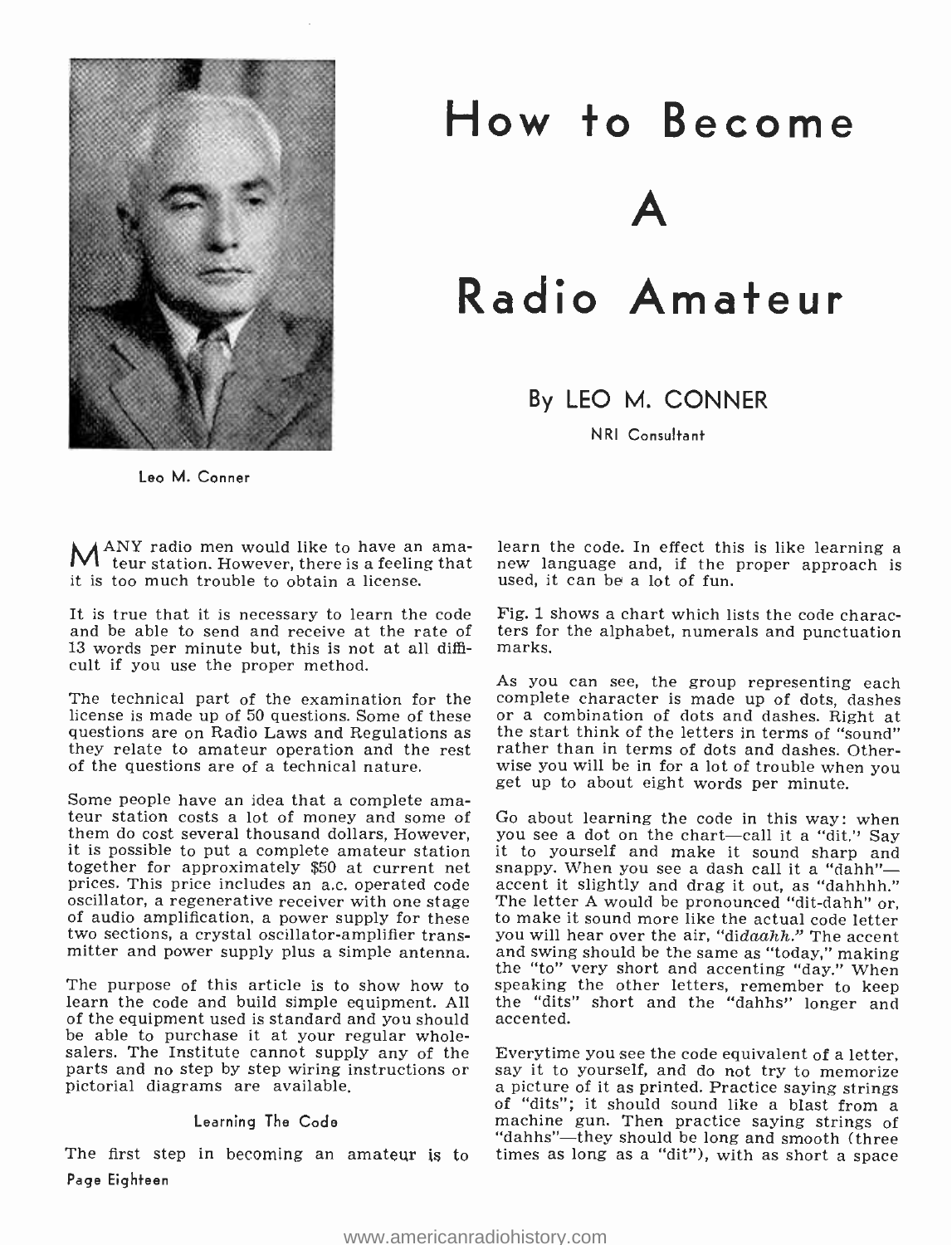| A           |                                                | dit-dahlı        |                                |                        |
|-------------|------------------------------------------------|------------------|--------------------------------|------------------------|
| в           |                                                | dahh-dit-dit-dit |                                |                        |
| с           | п.                                             |                  | dahh-dit-dahh-dit              |                        |
|             | $D = \cdots$                                   | dahh-dit-dit     |                                |                        |
| E           | ۰                                              | dit              |                                |                        |
| F           | ه د                                            | dit-dit-dahh-dit |                                |                        |
| G           | ه 1                                            | dahh-dahh-dit    |                                |                        |
| н           |                                                | dit-dit-dit-dit  |                                |                        |
| I           |                                                | dit-dit          |                                |                        |
| J           | ---                                            |                  | dit-dahh-dahh-dahh             |                        |
| K.          | .                                              | dahh-dit-dahh    |                                |                        |
| L           | $\bullet = \bullet \bullet$                    |                  | dit-dahh-dit-dit               |                        |
|             | $M \equiv \equiv$                              | dahh-dahh        |                                |                        |
|             | $\mathbf{N} = \bullet$                         | dahh-dit         |                                |                        |
|             | $0 =$                                          |                  | dahh-dahh-dahh                 |                        |
| P           | ---                                            |                  | dit-dahh-dahh-dit              |                        |
|             | $Q = 0$<br>.                                   |                  | dahh-dahh-dit-dahh             |                        |
| R           | $\bullet = \bullet$                            | dit-dahh-dit     |                                |                        |
| S.          |                                                | dit-dit-dit      |                                |                        |
| т           |                                                | dabh             |                                | Ma                     |
|             | <b>U</b>                                       | dit-dit-dahh     |                                |                        |
| v.          | $\bullet\bullet\bullet$ and a set of $\bullet$ |                  | dit-dit-dit-dahh               |                        |
|             | $\mathbf{w} \bullet - \bullet$                 | dit-dahh-dahh    |                                | between                |
|             | $X = \cdot \cdot$                              |                  | dahh-dit-dit-dahh              | Learn th               |
| Y.          | ī.                                             |                  | dahh-dit-dahh-dahh             | Then ma<br>and learr   |
| z           | ---                                            |                  | dahh-dahh-dit-dit              | character              |
|             |                                                |                  |                                | words lik              |
| 1           | <b>.</b>                                       |                  | dit-dahh-dahh-dahh-dahh        | dot and d<br>words lik |
| $\mathbf 2$ | .                                              |                  | dit-dit-dahh-dahh-dahh         | You can                |
| 3           |                                                |                  | dit-dit-dit-dahh-dahh          | sentence<br>him."      |
| 4           |                                                |                  | dit-dit-dit-dit-dahh           |                        |
| 5.          |                                                |                  | dit-dit-dit-dit-dit            | Then tak               |
| 6           | . .                                            |                  | dahh-dit-dit-dit-dit           | 1, 2, 3 a<br>trouble r |
| 7           | œ                                              |                  | dahh-dahh-dit-dit-dit          | new char               |
| 8           |                                                |                  | dahh-dahh-dahh-dit-dit         | learned.               |
| 9.          |                                                |                  | dahh-dahh-dahh-dahh-dit        | numerals<br>you hav    |
| 0           | œ<br>ه د                                       | œ                | dahh-dahh-dahh-dahh-dahh       | phrases a              |
|             | Period                                         |                  | .                              | The next               |
|             | Comma                                          |                  |                                | Follow th              |
|             | Question mark                                  |                  |                                | pletes th<br>it amusii |
|             | Error                                          |                  | $\bullet\bullet\bullet\bullet$ | headlines              |
|             | Double dash (BT)                               |                  |                                | When ric               |
|             | Wait (AS)                                      |                  |                                | ads in th              |
|             | End of message (AR)                            |                  |                                | Do not :               |
|             | Invitation to transmit                         |                  |                                | few lette              |
|             | End of work (SK)                               |                  |                                | you prac<br>chart to   |





Max Tall tunes regenerative receiver of beginner's "ham" station.

between them as your tongue can make.

Learn the dot characters first, e, i, s, h, and 5. Then make up simple words such as, is, his, sis and learn how they sound. Next take up the dash characters t, m, o and zero. Make up simple words like mot, tom, etc. and then combine the dot and dash characters you have learned to form words like hit, sit, miss, set, them, this and so on. You can also combine them to make a complete sentence such as, "50 hits no misses" or "She hit him."

Then take up the letters, a, u, v and the numerals 1, 2, 3 and 4. After you can say these without new characters and the ones you have previously learned. Next come the letters n and g and the numerals 6, 7, 8 and 9. Add these to the others you have learned to form additional words, phrases and complete sentences.

The next letters should be c, f, k, l, p, r, w and z. Follow these with b, d, j, q,  $x$  and  $y$ . This completes the alphabet and numerals. You will find it amusing and helpful to spell out newspaper headlines and short articles as you read them. When riding street cars and busses, spell out the ads in the car. This is excellent practice.

Do not use the chart for long study, learn a few letters and then lay the chart aside while you practice the sounds or, better yet, hand the chart to a friend and have them check your answers. Then have them call random letters so that you can check your progress. Don't hurry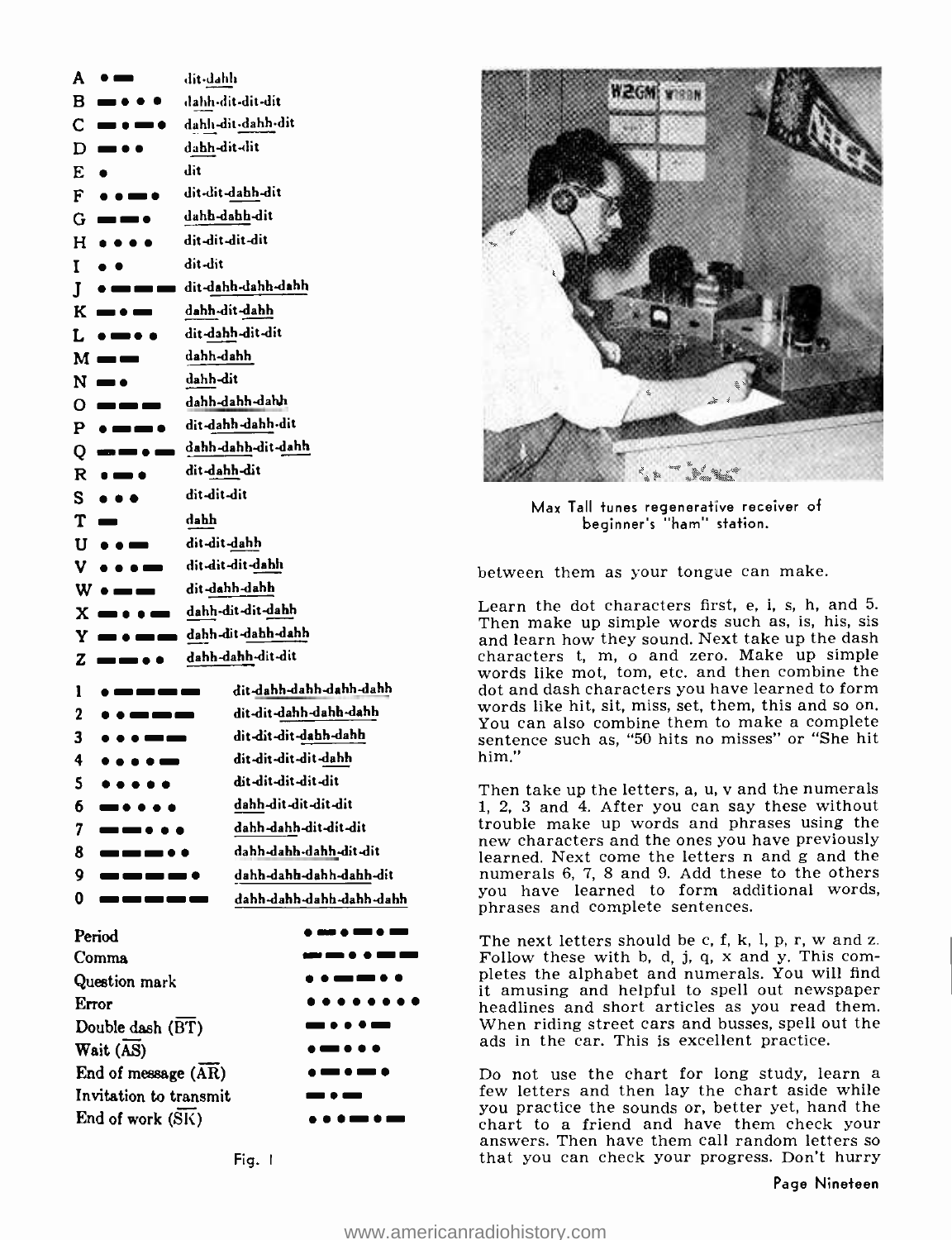

Fig. 2. This is the schematic circuit for the code practice oscillator and regenerative receiver. The parts values<br>are: R<sub>1</sub>—68000—ohm, I watt Randor Research Research C<sub>1</sub>—8 mfd—450V electrolytic cond.<br>R<sub>2</sub>—1500—ohm, I wa

 $R_2$ --1500--ohm, I watt<br> $R_3$ --500,000--ohm volume control R<sub>4</sub>-25000-ohm, 10 watt R5-1500-ohm, I watt  $R_6$ -15 meg.  $1/2$  watt<br> $R_7$ -1.5 meg.  $1/2$  watt T-275-0-275 volts at 50 Ma., 6.3 at 2.5 amp., 5V at 2 amp. CH<sub>1</sub>-AC-DC filter choke  $CH_2$ -15 H. 50 Ma. choke  $T_2$ —Audio trans. 3:1 ratio <sup>51</sup>-SPST toggle switch

S<sub>2</sub>-SPST toggle switch

 $J_1$ -closed circuit jack J2-open circuit jack

though because what you are doing is learning mental coordination, and practice with 8 or <sup>10</sup> letters is just as good from that standpoint as practice with all 26 letters.

A very good way to practice code is for two people to practice together and either speak **or all official or Socillator And Receiver**<br>or whistle the letters. Send single words using<br>letters you have learned up to that time while A simple a.c. operated audio oscillat the other person writes down your "message." Then let him "send" to you while you write down the material.

Page Twenty

 $C_1$ -8 mfd-450V electrolytic cond.  $C_2$  -.! mfd.  $-400V$  paper cond.  $C_3$ -.I mfd-400V paper cond.  $C_4$ -.005 mfd-400V paper cond.  $C_5$ -10 mfd -450V electrolytic<br>  $C_6$ -10 mfd -450V electrolytic<br>  $C_7$ -.00025 mfd -mica condenser<br>  $C_8$ - gimmick -3 turns twisted tightly  $C_9$  -15 mmfd -variable cond. C10—140 mmfd—variable cond.<br>C11—140 mmfd—variable cond.<br>L1—9 terms—1½" diameter spaced IOts. per inch (40M.)  $L_2$  -10 turns-  $\#28DCC$  spaced  $\frac{1}{8}$ " from ground end of  $L_1$  $J_3$  -open circuit jack

idea to use a code practice oscillator so that the characters are formed with a key and the sounds will resemble what you will hear "over the air."

#### Building The Code Practice Oscillator And Receiver

more elaborate than necessary but the circuit is<br>When you have progressed this far it is a good a good one and the output is great enough for supply and regenerative rceiver is shown schematically in Fig. 2. The audio oscillator circuit is enclosed by the dashed lines. It may seem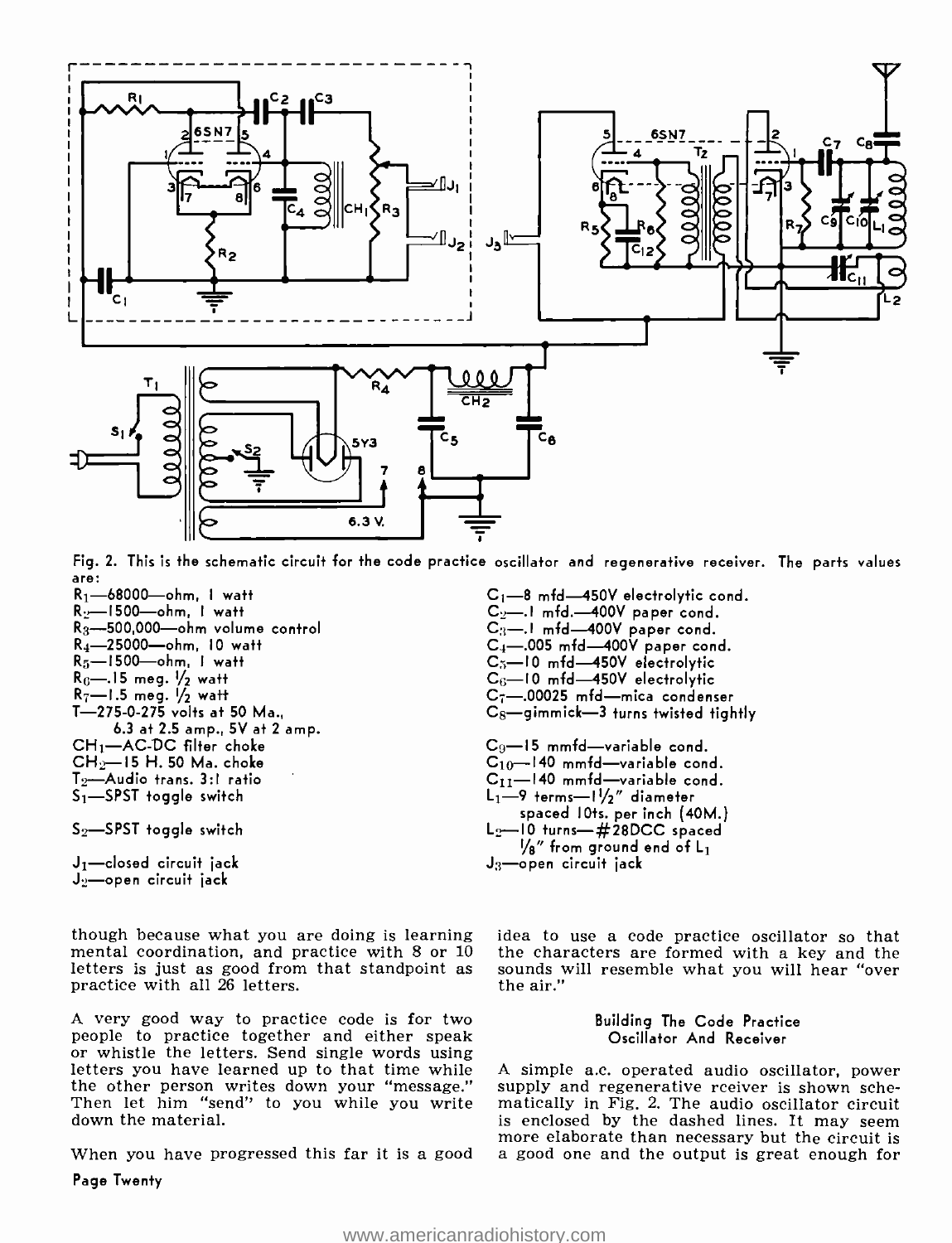

Under -chassis view shows cabling of long leads. Transmitter is shown on the left, and the receiver is on the right.

type speaker.

The closed circuit jack is used for the key be- cause it is often desired to have a continuous tone for test purposes. By pulling the key plug out of the jack the tone is uninterrupted and the volume can be controlled by means of potentiometer R<sub>3</sub>.

The frequency of oscillation is determined by the inductance of CH and the capacity of  $C_4$ .<br>Actually there is enough distributed capacity  $\frac{C_4}{100}$  and make the speech clear up. Set the con-Actually there is enough distributed capacity in the average ac -dc choke to give a usable tone without the condenser. However, the condenser alters the pitch and makes a more pleasing note. Experiment with different capacity values until<br>you get the tone which suits you best.<br>Both sections of the complete station are asyou get the tone which suits you best.

The code practice oscillator and receiver on the same chassis mean that you can listen to actual signals while you are practicing. The same power supply is used and all that you need do is change the type 6SN7 tube from the code practice oscillator to the receiver socket. A standby switch is provided so that the plate voltage can be re- moved from the receiver without turning OFF the filaments while transmitting.

ease.  $C_9$  is the band spread tuning condenser cover the top, front and back sides with a sheet while  $C_{10}$  is the band setting condenser. The coil is designed to cover the amateur 40 meter band which extends from 7000 Kc to 7300 Kc.

two sets of headphones or a small magnetic Some experiment may be necessary in order to<br>get smooth control of the regeneration. You can Some experiment may be necessary in order to tell when the set is regenerating by the fact that a hissing sound will be heard in the phones. If the set happens to be tuned to a C.W. station this code will have a whistling sound similar to the output of the code practice oscillator.

> When listening to phone stations the detector must not oscillate. The speech will be garbled if the detector is oscillating. Changing the setting of the regeneration control will stop the oscillation and make the speech clear up. Set the conoscillation but not oscillating. A little practice with the receiver will soon enable you to get the "hang of tuning" it for best reception.

> sembled on matching  $10''$  x  $12''$  x 3" aluminum chassis which allow plenty of room for all parts without crowding.

> Standard socket punches were used to cut the holes for the sockets while regular high speed drills were used for all other holes on the receiver -code practice oscillator chassis.

The receiver uses capacity regeneration control these parts. After you have all the parts on hand, and band spread tuning to get greater tuning remove the paper wrapping from the chassis and The complete parts list is given under the diagram and the first step should be to acquire remove the paper wrapping from the chassis and of plain white paper. Fasten the paper to the chassis with "scotch tape." Now "lay out" all the holes for mounting the parts on this paper.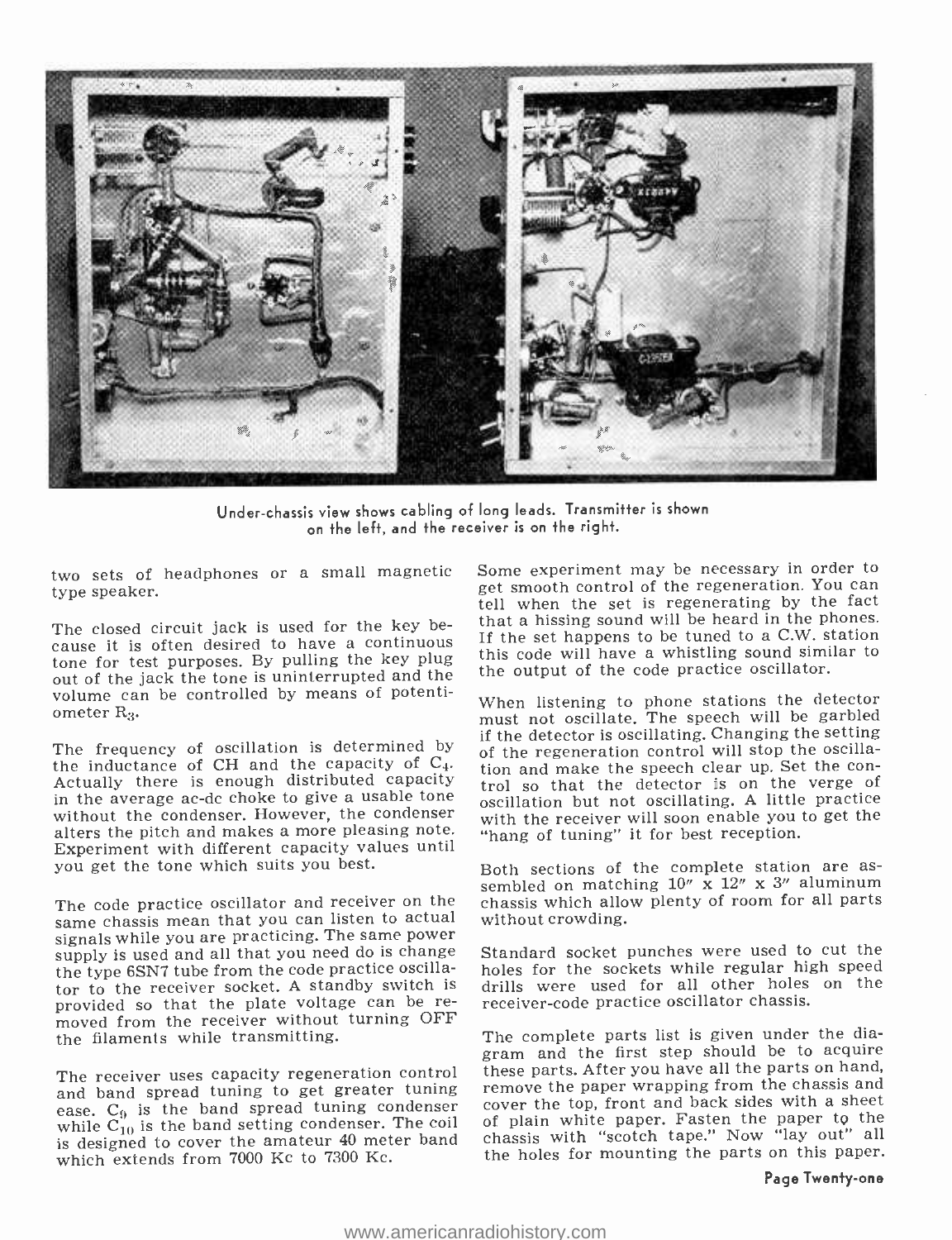This will make it possible to correct errors without marring the chassis and protect the chassis is not feasible to connect an antenna to such a<br>from scratches. Mark the hole sizes alongside circuit, it works well when used to drive a folthe location marks and then mark the location of the hole centers with a center punch. Leave<br>the paper in place and drill the holes. The paper can then be stripped off leaving a clean un-<br>marked chassis.

The power supply components are mounted first. resistor to reduce the voltage for the screen. Note that one side of the 6.3 volt filament wind-<br>ing is grounded. Also note the single pole, single throw toggle switch in series with the high voltage secondary center tap. This is the "standby" switch and is used to remove the plate voltage without turning off the filament supply.

They are positioned so that they can be laced into a cable after the wiring is finished.

The iron core device in the lower center is the<br>filter choke. Above the filter choke and slightly and rainplifier usually has two tuned circuits—<br>to the right is the audio transformer. To the left of the filter choke are t tube socket, audio choke and fixed tuning con-<br>denser, volume control and headphone and key<br>jacks. These parts are mounted around the tube when the input and output circuits are tuned to<br>socket in order to get a compact as

The receiver is in the upper left hand corner of  $\frac{1}{2}$  want the amplifier to work as an oscillator; we the right hand chassis with the 15 mmfd band- $\frac{1}{2}$  want it to amplify the signal from the oscillator. spread condenser uppermost. Directly behind the band -spread condenser is the coil socket with the main tuning condenser behind the coil socket. The tuning condenser near the center of the resonant. While this will result in less than front panel is the regeneration control.

receiver-code practice oscillator chassis is on the of the customary tuned circuit between the amright. The unused socket visible on the left side of the chassis is a tube socket. When the code practice oscillator is being used the 6SN7 receiver tube can be moved from the socket next to the coil to the socket which is empty in the photograph.

Use the photographs as a guide in locating the parts on the chassis.

#### The Transmitter

The transmitter is of the oscillator-amplifier type, as shown in Fig. 3. This type was chosen because it is possible to get a fair amount of output using low cost components. The measured the power supply leads. output is approximately 30 watts.

and RFC<sub>2</sub>—is known as the Pierce circuit. It is the common cathode connections and the nega-<br>one of the simplest crystal-oscillator circuits, tive high voltage which is connected to the chas-

#### Page Twenty -two

since no tuning control is required. Although it is not feasible to connect an antenna to such a lowing rf amplifier stage.

The screen of the 6AG7 tube serves as the plate of the oscillator circuit. Feedback is adjusted to the proper value by  $C_2$  which is in parallel with the screen-to-cathode capacitance.  $R_2$  is a series resistor to reduce the voltage for the screen.<br>The output of the oscillator is coupled to the

In the bottom view of the two chassis, the re-<br>ceiver and code practice oscillator are on the and code practice oscillator are on the and and item right. The opening at the lower right is where cate the amplifier circuit. 6AG7 output plate circuit principally through the as electron coupling. The rf output from the<br>plate circuit appears across RFC<sub>2</sub>. A tuned cirgreat amount of driving voltage and the output<br>from the oscillator with an untuned plate circuit is ample to drive the amplifier.

> An rf amplifier usually has two tuned circuitsthe input tank circuit connected between grid tween the plate and cathode. Unless special when the input and output circuits are tuned to the same frequency. This is primarily because the two circuits are coupled together through the plate -to -grid capacitance of the tube. We do not want it to amplify the signal from the oscillator.

can afford to sacrifice some efficiency at this point<br>In the photograph of the complete station the<br>in the interest of simplicity. Therefore, instead To avoid oscillation in the amplifier we have made the grid circuit of the amplifier nonmaximum power output from the oscillator we plifier grid and cathode, we substitute an rf choke and a coupling condenser.

> $R<sub>3</sub>$  is the amplifier grid leak. The impedance of  $RFC<sub>3</sub>$  prevents excessive loading of the oscillator.  $C_{15}$  and  $L_1$  make up the output tank circuit.

> Parallel feed is used to the amplifier plate through RFC<sub>5</sub>, and C<sub>12</sub> is the blocking condenser which passes rf but prevents short circuiting the dc plate supply through  $L_1$ .  $R_4$  is a series resistor that reduces the voltage for the amplifier<br>screen grid.  $C_3$ ,  $C_4$ ,  $C_6$ ,  $C_{10}$ ,  $C_{11}$ ,  $C_{13}$ , and  $C_{14}$  are<br>all rf by-pass condensers that are used to prevent the flow of rf (fundamental and harmonics) in

The cathodes of the two tubes are connected<br>The oscillator circuit—that section between  $R_1$  together and the key jack is connected between<br>and RFC<sub>2</sub>—is known as the Pierce circuit. It is the common cathode connections together and the key jack is connected between tive high voltage which is connected to the chas-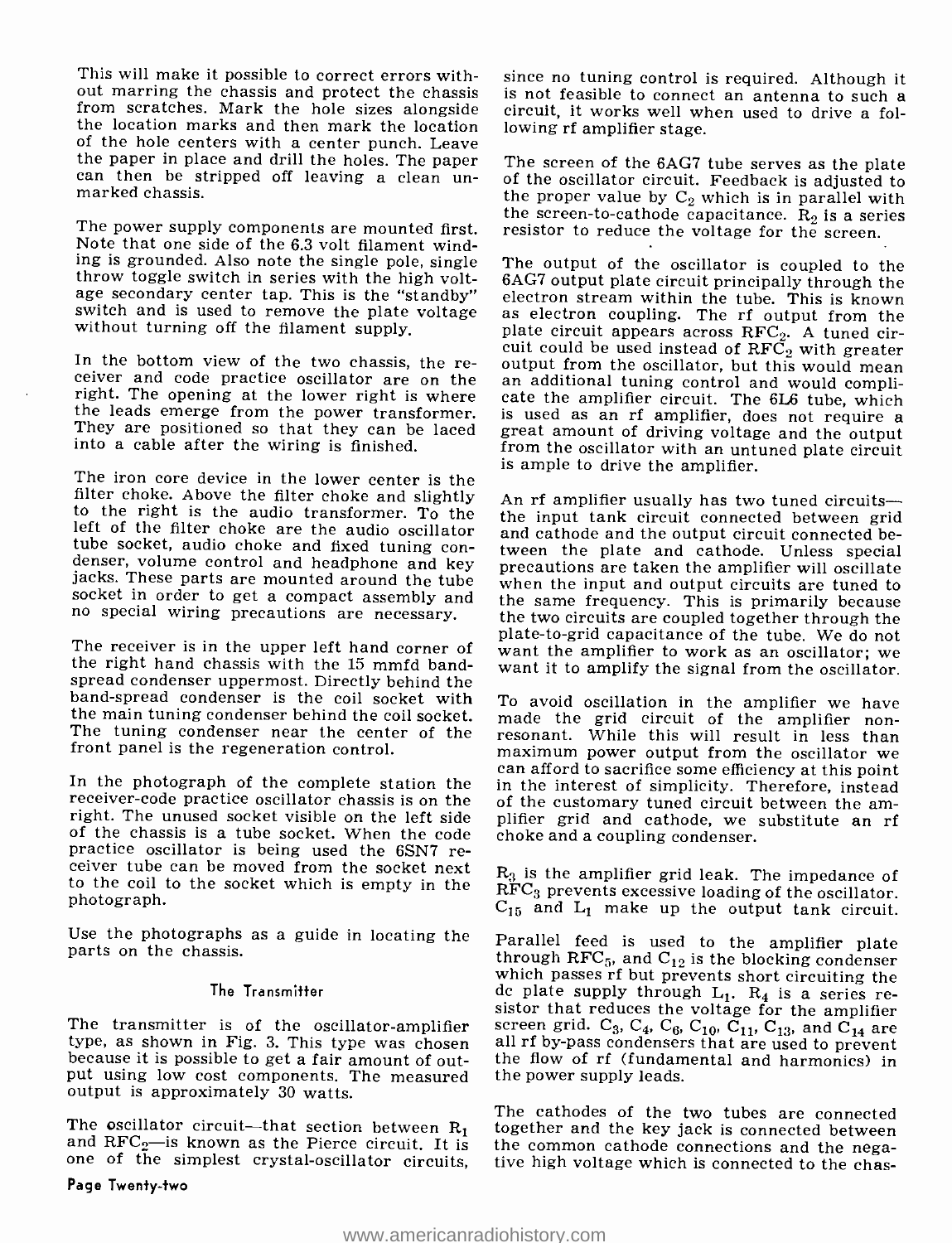

Fig. 3: Schematic diagram for transmitter. The parts values are:

 $R_1$ -15000--ohm $\frac{1}{2}$  watt R<sub>2</sub>-39000-ohm I watt  $R_3$ -22000--ohm  $\frac{1}{2}$  watt  $R_4$ -10000--ohm 10 watt  $R_5$ -50000-ohm 10 watt  $RFC<sub>1</sub>$  -2.5 mh. rf choke RFC<sub>2</sub>—100 mh. rf choke<br>RFC<sub>3</sub>—2.5 mh. rf choke RFC<sub>3</sub>—2.5 mm. i i choke<br>RFC<sub>4</sub>—2 mh. parasitic choke<br>RFC<sub>5</sub>—2.5 mh. rf choke MA.—150 ma. Triplett<br>XTAL—40 M. crystal  $J_1$ -closed circuit jack  $S_1$  -SPST toggle switch<br> $S_2$  -SPST toggle switch  $T_1$ —350-0-350 volts, 110 ma.<br>5V. at 3 amp; 6.3V at 4.5 amp.

 $\lambda$ 

 $C_1$  -.005 mfd paper 600V  $C_2$ -220 mmfd mica  $C_3$ -005 mfd paper 600V  $C_4$  -.005 mfd paper 600V  $C_5$ -.0001 mfd mica  $C_6$ -005 mfd paper 600V  $C_7$ -10 mfd 450V electrolytic  $C_8$  -10 mfd 450V electrolytic  $C_9$ —8 mfd 450V electrolytic  $C_{10}$ -005 mfd paper 600V  $C_{11}$  -.005 mfd paper 600V  $C_{12}$ -.005 mfd paper 600V  $C_{13}$ -.005 mfd paper 600V  $C_{14}$  -.005 mfd paper 600V  $CH<sub>1</sub>$   $-10.5$  H, 110 ma. choke  $L_1$  -Bud 40 meter coil

 $L_2$ -link on end of  $L_1$  $C_{15}$ -140 mmfd variable

sis. This interrupts the flow of plate current to the tubes when the key is open.  $C_9$  serves to point where the inductance and capacitance of a<br>reduce the clicks which may be on the trans-short piece of wire will be resonant. In most rf reduce the clicks which may be on the transmitted signal which may cause unnecessary interference to other amateurs operating near the bine to cause oscillation at frequencies in the same frequency, as well as to nearby broadcast neighborhood of 150 Mc. This must be avoided to receivers.

higher in frequency, the inductance and capacity necessary to tune to resonance becomes smaller. In the regenerative receiver, for instance, the coils covering the higher frequencies are much smaller than those for the lower frequencies. If

One thing to keep in mind is that as we go  $RFC_4$ , which offers a high impedance to verywe go high enough in frequency, we come to the point where the inductance and capacitance of a amplifiers, such small unavoidable factors comneighborhood of 150 Mc. This must be avoided to prevent wasting of power and to eliminate radiation of spurious frequencies. The small choke, high frequencies, is inserted in series with the grid of the amplifier to prevent this.

> The general construction of the transmitter is designed to match that of the receiver -code prac-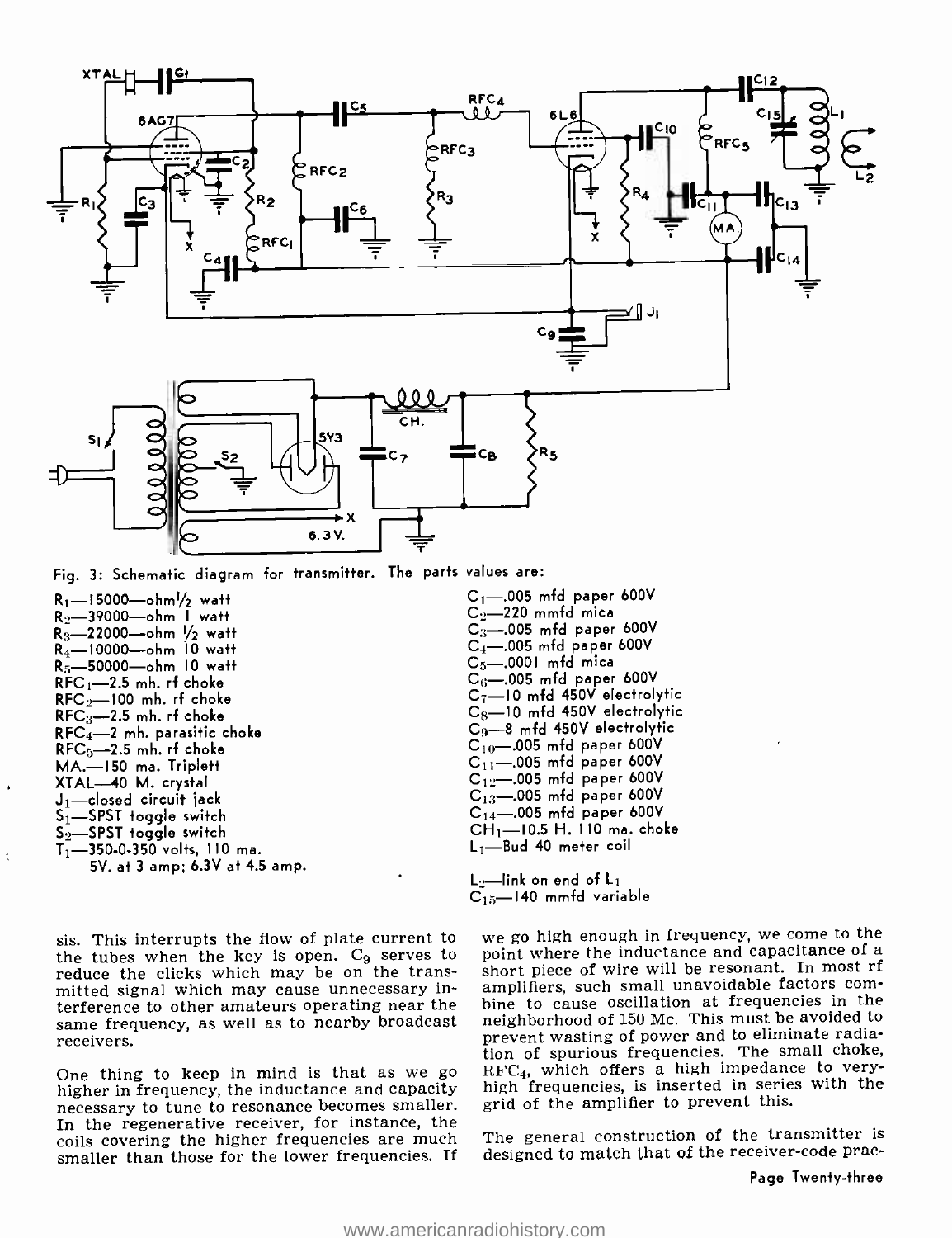|                    | ANTENNA DESIGN TABLE                                                      | 80<br>Meters | 40<br><b>Meters</b> |
|--------------------|---------------------------------------------------------------------------|--------------|---------------------|
| Horizontal Doublet | 57 feet each side                                                         | Parallel     | Parallel            |
| End Fed            | Feeder and Horizontal 134 feet. Horizontal<br>  to be as long as possible | Parallel     | Parallel            |
| End Fed            | Feeder and Horizontal 67 feet. Horizontal<br>as long as possible          | Series       | Parallel            |

| -те. |  |
|------|--|
|      |  |

tice chassis. Therefore, the chassis dimensions 40 and 80 meters. It may take any one of several are the same and, if desired, both units may be forms. Where space is available, the preferable put in the same size cabinets. The exact place-<br>ment of the parts is not critical. However, the one-half wavelength long for 80 meters (approxi-<br>arrangement shown in the photographs is a good mately 135 feet) running in a arrangement shown in the photographs is a good one and works well.

<sup>150</sup>Ma. plate current meter and the tuning condenser.

Wherever possible the transmitter wiring should be cabled. Insulated tie strips should be used to when a reed line is used, power from the trans-<br>sunport some of the parts. However, weat of the mitter can be more readily supplied to the ansupport some of the parts. However, most of the  $\frac{1}{100}$  tenna if the feed line is cut to certain lengths. parts are supported by their leads. RF leads beparts are supported by their reads. Ar reads be-<br>tween the coil, condenser and output terminals<br>are made with sumber 16 time of hun has formation are shown in Fig. 4. are made with number 16, tinned bus bar.

volts under a full load of 110 Ma. Any power should be used with the feed line. That is, supply capable of delivering up to a maximum of 350 to 375 volts under load will do. Naturally, <sup>the outp</sup> if the voltage applied to the transmitter is lower, <sup>feed line.</sup> the power output will be reduced. The power supply for the transmitter is no different than any conventional power supply except, for the<br>use of the switch in the centertap of the high<br>in the amplifier without circuit changes. The<br>voltage secondary. This switch makes it possible<br>to remove the B supply voltage du would be necessary to wait for the filaments to warm up before transmitting.

100 kc. in the band.

#### Antennas

Page Twenty -four

The power supply is arranged along the back of sion line or feeder line, which is simply a pair of sion ine chassis and the transmitter is laid out along parallel wires spaced 2 to 6 inches. The feed line the front of the one-half wavelength long for 80 meters (approximately 135 feet) running in a straight line and<br>as high as possible. An antenna of this type is desired to work, while the end-fed antenna should<br>be run in a direction approximately 45 degrees<br>from the most desired path.

When a feed line is used, power from the trans-

The transmitter power supply will deliver 350 The table also shows the type of tuning that volts under a full load of 110 Ma any nower should be used with the feed line. That is, the output coil or in series with the coil and

#### Adjustment

Aside from the 6L6, a 6V6 or 6F6 may be used

Whether you elect to use the 3.5-Mc. band or<br>A 40 meter crystal should be in the crystal socket<br>the 7-Mc. band, or if you plan to divide your time<br>between the two bands, you will encounter less<br>interference from other ama feed line the feeder can be connected directly to<br>A single antenna can be made to serve for both the output terminals, ments allowed to warm up for a minute or so. to the crystal frequency. If you are using a simple half-wave doublet antenna with a 72-ohm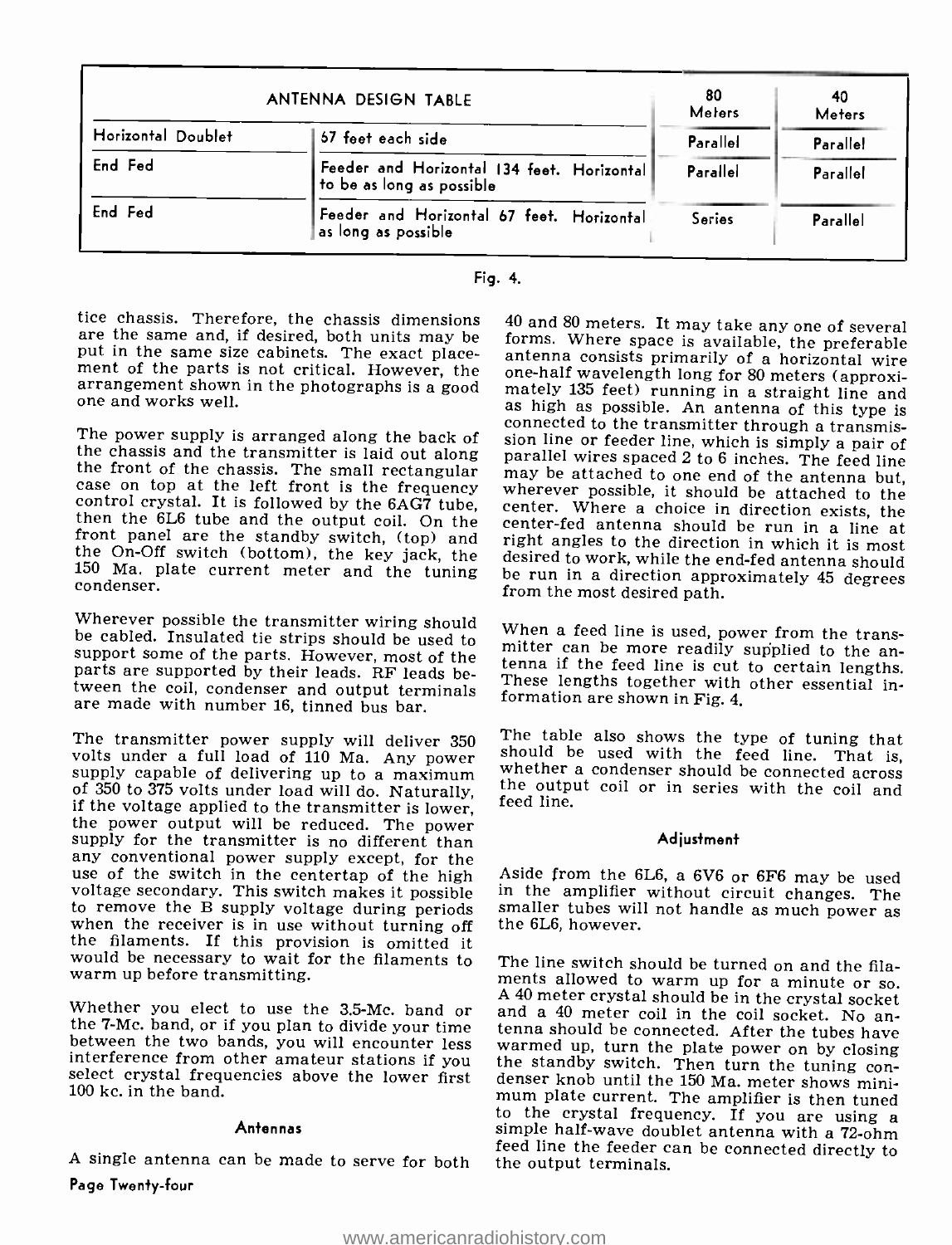Connecting the antenna should make the mini- mum plate current increase and, if the antenna minimum plate current will still occur at the same setting of the tuning condenser. If it does not then some reactance is present and it will be necessary to tune the feeders.

You can listen to the output of the transmitter by using the receiver with the antenna disconnected from the receiver. The note should be clear with no trace of hum when the key is pressed.

The information given here is not supposed to be the "last word" in amateur equipment. It is intended to show how a low cost station can be assembled. Admittedly it is not a permanent sional Tube Tester before Jan. 1, 1950 will be station but it will give you much pleasure and interested to know there is now available a new enable you to get "on the air" and operate until you can form your own ideas as to the type of equipment you want for your permanent station.

If you plan to construct this transmitter, remem- ber that you are not permitted by law to operate amateur transmitting equipment without a radio amateur's license. For information as to where and when you can take the FCC exam, write to the Federal Communications Commission, Washington 25, D. C.

 $-n$ ri



### Attachable High -Voltage Coupler for Replacement Controls

Assembly 59 -186, with nylon shaft RN -3, for use in TV, oscilloscope, and other high -voltage circuits, is now made available in all Clarostat Pick -A -Shaft type controls, types AM and AT, states Clarostat Mfg. Co., Dover, N. H.

The high-voltage insulator sleeve screws on to the control bushing while its threaded metal-<br>stud end takes the mounting nut. The nylon<br>shaft slips into the control's slot, and is gently<br>tapped, snapping firmly in place.

# NEW TUBE TEST DATA AVAILABLE FOR NRI PROFESSIONAL TUBE TESTERS

### Read Carefully Before Ordering

Students and Graduates of NRI who have purchased either a Model 66, 67 or 68 NRI Professional Tube Tester before Jan. 1, 1950 will be up-to-date tube chart for these models. Models 67 and 68 use the same tube chart. The cost is \$1.00 with order. No C.O.D.'s, please. New tubes have been introduced during the past few years, perhaps the most important type being the new 9 pin miniature tubes which are found frequently in FM and Television receivers.

Below is an order blank which you may clip out and use in ordering an instruction booklet for your NRI Tube Tester. Be sure to clearly state the model number of your Tube Tester. If you do not wish to remove the order blank from your copy of this magazine, you may include the re- quired information in a brief letter. However, to speed up the handling of your order, please do not include any questions concerning other problems.

#### 

#### ORDER BLANK for New Tube Test Data Books for NRI Tube Testers

National Radio Institute, Supply Division 16th & U Sts., N. W. Washington 9, D. C.

Enclosed is \$1.00\*. Please send, postpaid: A new, up -to -date tube chart for the Model 66 NRI Professional Tube Tester.

A new, up -to -date tube chart for the Model 68 NRI Professional Tube Tester. (Also used with present Model 67.)

| NameStudent No |  |  |  |  |  |  |  |  |  |  |  |  |  |  |  |  |  |
|----------------|--|--|--|--|--|--|--|--|--|--|--|--|--|--|--|--|--|
|                |  |  |  |  |  |  |  |  |  |  |  |  |  |  |  |  |  |

|  |  |  |  |  |  |  |  |  | City State |
|--|--|--|--|--|--|--|--|--|------------|

The Model number of my Tube Tester is

Model..........

\*If you live in the District of Columbia, please en- close an additional 2c for D.C. sales tax. (Total \$1.02.)

Page Twenty -five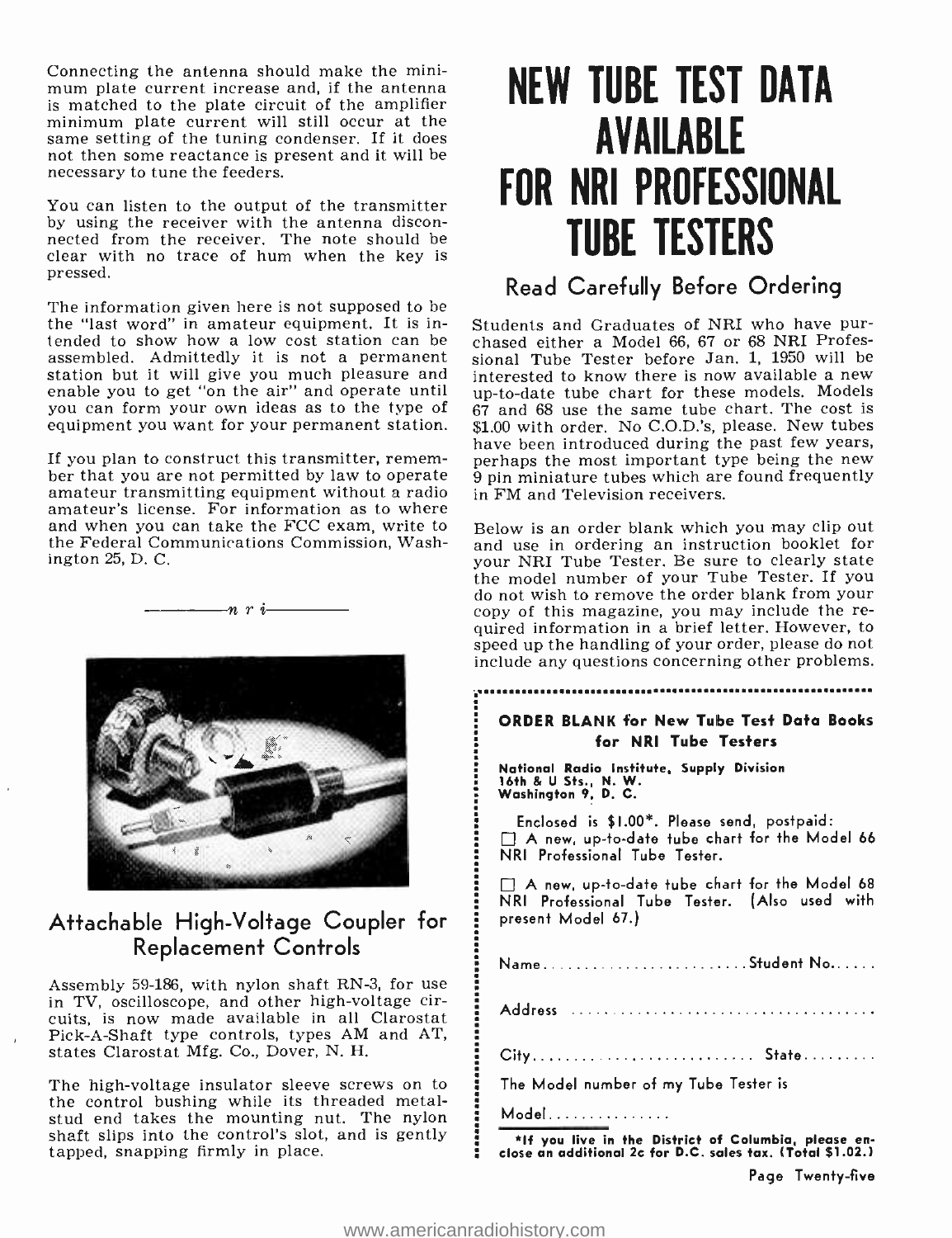

# NOMINATIONS FOR 1951

"Days go by, and weeks roll on. And before we know it, a year is gone."

 $S^{O}$  reads the poem. It hardly seems possible a *more than one, elective office.*<br>S year has slipped by since we held our last 3. The election of officers shall election. Yet here we are again, according to our Constitution and By -Laws, calling for nominees to serve the NRI Alumni Association during 1951.

To most of our members who have been with us for several years the procedure is thoroughly during the past year, however, it is necessary to explain the procedure of how we elect our officers.<br>The two men receiving the largest number of

votes for the office of President, will be declared nominees. The eight men receiving the largest number of votes for Vice Presidents will be declared nominees. The names of the nominees will  $\,$  6. The Executive Secretary, before placing any be published in the October-November issue of name on the ballot, shall communicate with each be published in the October-November issue of name on the ballot, shall communicate with each Narional Busines<br>National Rabio-TV News. That, of course, is our nominee, to ascertain his acceptance of the office, NATIONAL RADIO -TV NEWS. That, of course, is our next issue. Our members then will be asked to choose from among the nominees, a President held, the eligible nominee having the next highand four Vice Presidents. The election will take est number of votes shall be the nominee for that and four Vice Presidents. The election will take form during the month of October. The final office.<br>day for voting will be October 25. However, be- 7. The Executive Secretary, on or before October day for voting will be October 25. However, before we get to that we must hold our primary to select our nominees. The final day for voting  $line$  is ting the names of the nominees for each office. in the primary is August 25, 1950. So please get your ballot in early.

It might be interesting to our members, at this point, to quote from our Constitution. The following portion of our Constitution is taken from Article VI, pertaining to the election of officers. Here it is.

1. The election of the President and the Vice President shall be by ballot.

2. The President shall be eligible for re-election only after expiration of at least one year following his existing term of office, and when not a

Page Twenty-six

candidate for President, may be a candidate for any other office. Other officers may be candidates to succeed themselves, or for any other, but not

3. The election of officers shall be held in October of each year, on the day designated by the Executive Secretary, but not later than the twenty -fifth of the said month.

4. The Executive Secretary shall advise Members by letter, or through the columns of NATIONAL RADIO -TV NEWS, on or before August first of each year that names of all nominees shall be filed in his office not later than August twenty-fifth following.

5. Each Member shall be entitled to submit, in writing, one nomination for each office, and the two nominees receiving the highest number of votes shall be the nominees for the office for which nominated.

6. The Executive Secretary, before placing any if elected. If such tentative acceptance is withheld, the eligible nominee having the next highoffice.

first of each year, shall furnish Members a ballot 8. No Member shall be entitled to vote if he is in

arrears in the payment of dues.

9. Ballots, properly executed and valid according to the instructions plainly printed thereon, shall be returned to the Executive Secretary on or before midnight of October twenty -fifth of each year.

10. In the event of a tie vote for any office, the Executive Secretary shall cast the deciding ballot.

11. The nominee receiving the greater number of votes for the office for which nominated shall be declared by the Executive Secretary to be elect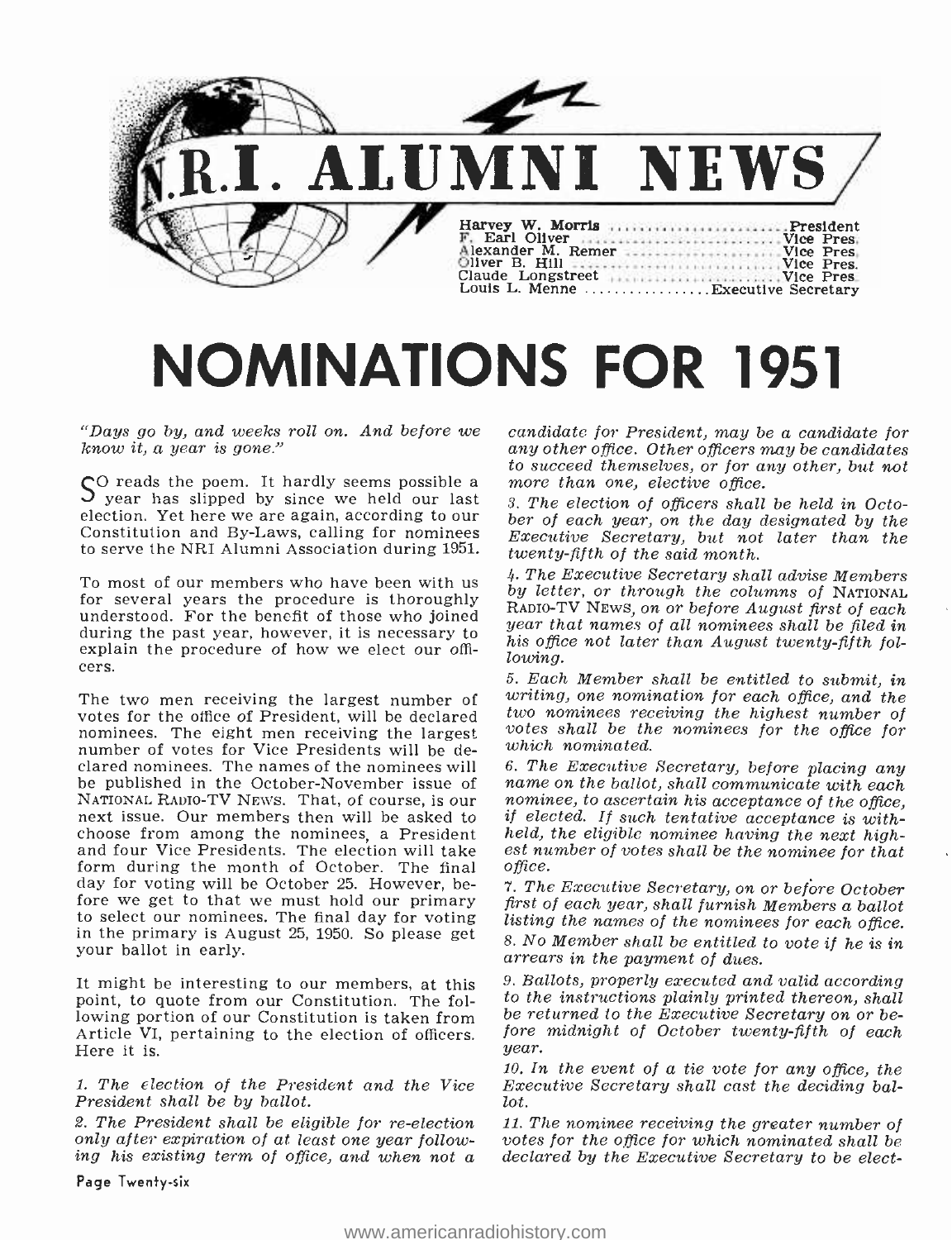ed to that office, and notice of such election shall be forwarded in sufficient time, prior to January one, to permit such elected officer to enter upon the duties of said office on that date.

The ballot will be found on pages 27 and 28. The polls for nominations, we repeat, will close August 25, 1950. This will allow us five days in which to count the votes and announce the nominees in the October -November issue of NR -TV NEws, which goes to the printer on September 1. Balloting on the nominees will then take place and the successful candidates will be announced in the December-January issue of<br>NATIONAL RADIO-TV NEWS in time for them to take office on January 1, 1951.

That eminent radio and television expert in Philadelphia, so popular with our members, Harvey W. Morris, will retire as President on the last day of December. We will not, however,<br>lose the benefit of his experience and good counsel because Harvey will continue to be active in Philadelphia- Camden Chapter as he has for many years.

In order that our members may have a list of candidates to choose from we are submitting<br>some names of members located in various parts<br>of the country. These are submitted merely as<br>President if you wish. You may, however, nomian aid to our members in making a choice. See below and pages 28 and 29.

It is entirely fair to suggest that Mr. H. J. Rathbun of Baltimore be given serious consideration for the office of President during 1951. Mr. Rathbun was a candidate for President last year. He has been Vice President for a number of terms. He is past Chairman of Baltimore Chapter and although he is not now in office his interest is just as keen. A man who is so thoroughly imbued with the spirit of loyalty to our Alumni members certainly is deserving of recognition. Sooner or later Mr. Rathbun will be elected President of the NRI Alumni Association. This would be an excellent time to bestow that honor upon him.

We sincerely hope that all of our Alumni mem- bers will take part in this election. We need your ballot. Please be sure to vote.

## $-\cdots$  r i  $-\cdots$ Nomination Suggestions

Gorden E. DeRamus, Selma, Ala. Don Smelley, Cottondale, Ala. H. E. Nichols, Bisbee, Ariz. Edgar E. Joiner, El Dorado, Ark. A. R. Waller, Keo, Ark. Oliver B. Hill, Burbank, Calif. Jos. E. Stocker, Los Angeles, Calif. Herbert Garvin, Los Angeles, Calif. (Page 28, please)

### **Nominations**

All Alumni Association Members are requested to fill in this Ballot and return it promptly to National Headquarters. This is your opportunity to select the men you want to head your association. Turn this page—the other side is arranged for your selections.

After the ballots are returned to National Headquarters, they will be checked carefully and the two men having the highest number of votes for each office will be nominated as candidates for the 1951 election. The election will be con ducted in the next issue of NATIONAL RADIO-TV NEWS.

The President cannot be a candidate to succeed President if you wish. You may, however, nominate all Vice-Presidents who are now serving, to<br>succeed themselves, or select entirely new ones. It's up to you-select any men you wish as long as they are MEMBERS IN GOOD STANDING OF THE NRI ALUMNI ASSOCIATION. Be sure to give the city and state of your selections to prevent any misunderstanding.

The Executive Secretary is appointed by the Board of Trustees and is no longer an elective office. Vote only for a President and four Vice-Presidents.

Tear or cut off the ballot at the dotted line, fill it out carefully, sign it, and return it immediately to L. L. Menne, Executive Secretary, NRI Alumni Association, 16th and U Sts., N.W., Washington 9, D. C.

Let's all do our part to help the staff handling the elections by submitting ballots early. Polls for nominations close August 25, 1950.

ALL NRI ALUMNI MEMBERS SHOULD VOTE Page Twenty -seven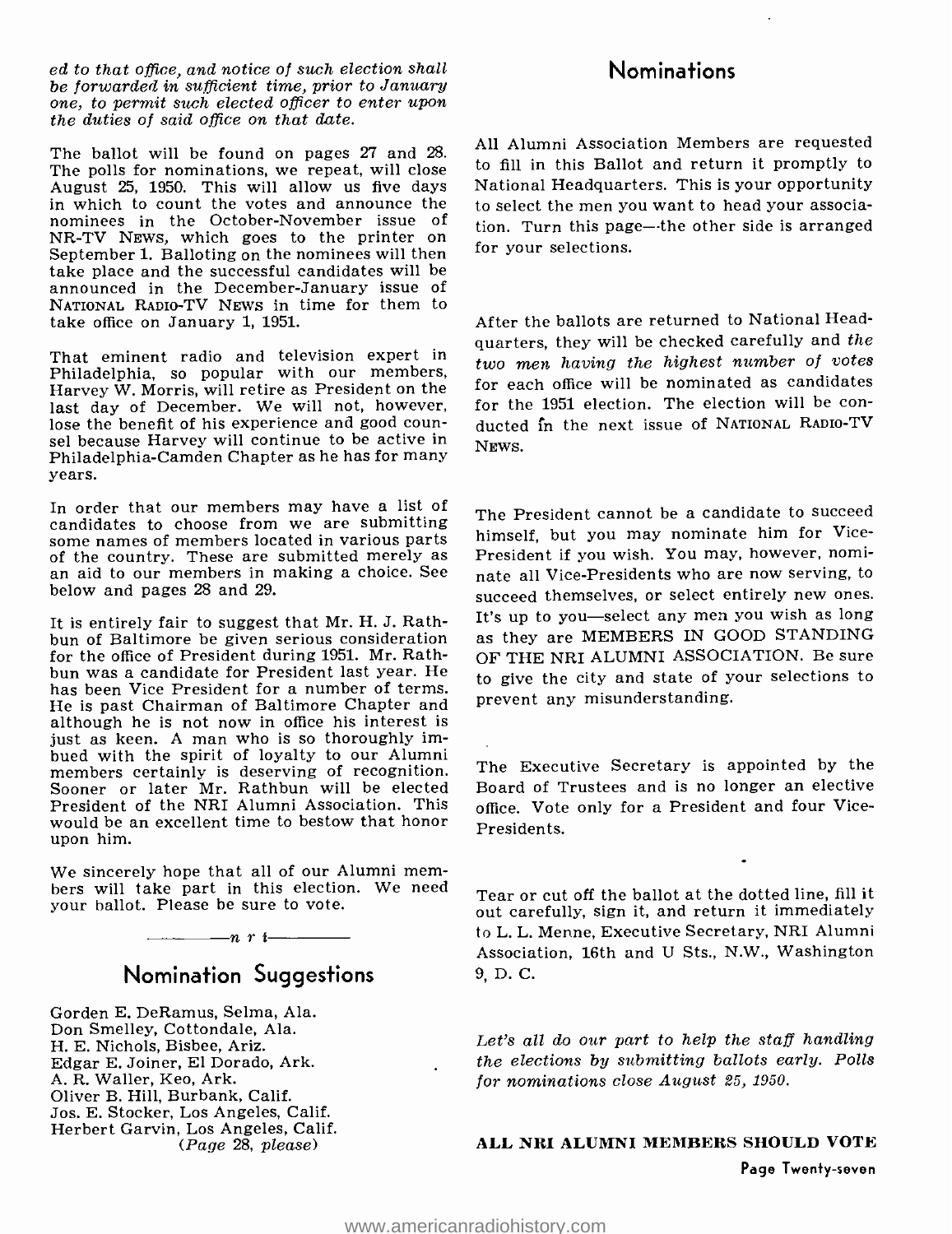L. L. MENNE, Executive Secretary, NRI Alumni Association, 16th and You Sts., N.W., Washington 9, D. C.

I am submitting this Nomination Ballot for my choice of candidates for the coming election. The men below are those whom I would like to see elected officers for the year 1951.

MY CHOICE FOR PRESIDENT IS

 $City \ldots \ldots \ldots \ldots \ldots \ldots \ldots \ldots \ldots \text{State} \ldots \ldots$ 

#### MY CHOICE FOR FOUR VICE PRESIDENTS IS

| $City \ldots \ldots \ldots \ldots \ldots \ldots \ldots \ldots \ldots \ldots \text{State} \ldots \ldots$ |
|---------------------------------------------------------------------------------------------------------|
|                                                                                                         |
|                                                                                                         |
|                                                                                                         |
|                                                                                                         |
| Your Signature                                                                                          |
|                                                                                                         |
|                                                                                                         |
| Student Number<br>Page Twenty-eight                                                                     |

## Nomination Ballot Nomination Suggestions

(Continued from page 27)

P. A. Abelt, Denver, Colo. Chas. Bost, Leadville, Colo. Fritz Boehm, Bridgeport, Conn. Geo. W. Neely, E. Woodstock, Conn. Joseph Snyder, Danbury, Conn. Eric Woodin, Naugatuck, Conn. Wm. F. Speakman, Wilmington, Del. Jos. Certesio, So. Wilmington, Del. Max Yacker, Washington, D. C. Wm. G. Spathelf, Washington, D. C. Glen G. Garrett, Bonifay, Fla. Austin L. Hatch, Ft. Lauderdale, Fla. Stephen J. Pdtruff, Miami, Fla. W. P. Collins, Pensacola, Fla. Odell Puckett, Rocky Face, Ga. R. R. Wallace, Ben Hill, Ga. Joseph Bingham, Twin Falls, Idaho. Arvil H. King, Montpelier, Idaho. Lloyd Immel, Chicago, Ill. Robert Reid, Evanston, Ill. Fred J. Haskell, Waukegan, Ill. Jerry C. Miller, Skokie, Ill. Louis Brodhage, Chicago, Ill. Charles Jackowski, Chicago, Ill. Harold Bailey, Peoria, Ill. Lowell Long, Geneva, Ind. Chase E. Brown, Indianapolis, Ind. Russell Tomlinson, Marion, Ind. H. E. McCosh, Charles City, Iowa. E. C. Hirschler, Clarinda, Iowa. Erney Cunningham, Olathe, Kans. Wm. B. Martin, Kansas City, Kans. K. M. King, Wichita, Kans. Wm. Griese, Bellevue, Ky. J. L. Martin, Louisville, Ky. L. H. Ober, Alexandria, La. Lawrence Merz, New Orleans, La. Walter Dinsmore, Machias, Maine. Harold Davis, Auburn, Maine. Ralph E. Locke, Calais, Maine. H. J. Rathbun, Baltimore, Md. J. B. Gough, Baltimore, Md. Samuel Robinson, Hagerstown, Md. G. O. Spicer, Hyattsville, Md. Manuel Enos, Fall River, Mass. Louis Crestin, Boston, Mass. A. Singleton, Chicopee, Mass. Omer Lapointe, Salem, Mass. Robert Swanbum, Duluth, Minn. Arthur J. Haugen, Harmony, Minn. A. R. Stewart, Staples, Minn. F. Earl Oliver, Detroit, Mich. Chas. H. Mills, Detroit, Mich. Harry R. Stephens, Detroit, Mich. Floyd Buehler, Detroit, Mich. R. B. Hamblin, Pontotoc, Miss. Robert Harrison, West Point, Miss. C. S. Burkhart, Kansas City, Mo. A. Campbell, St. Louis, Mo.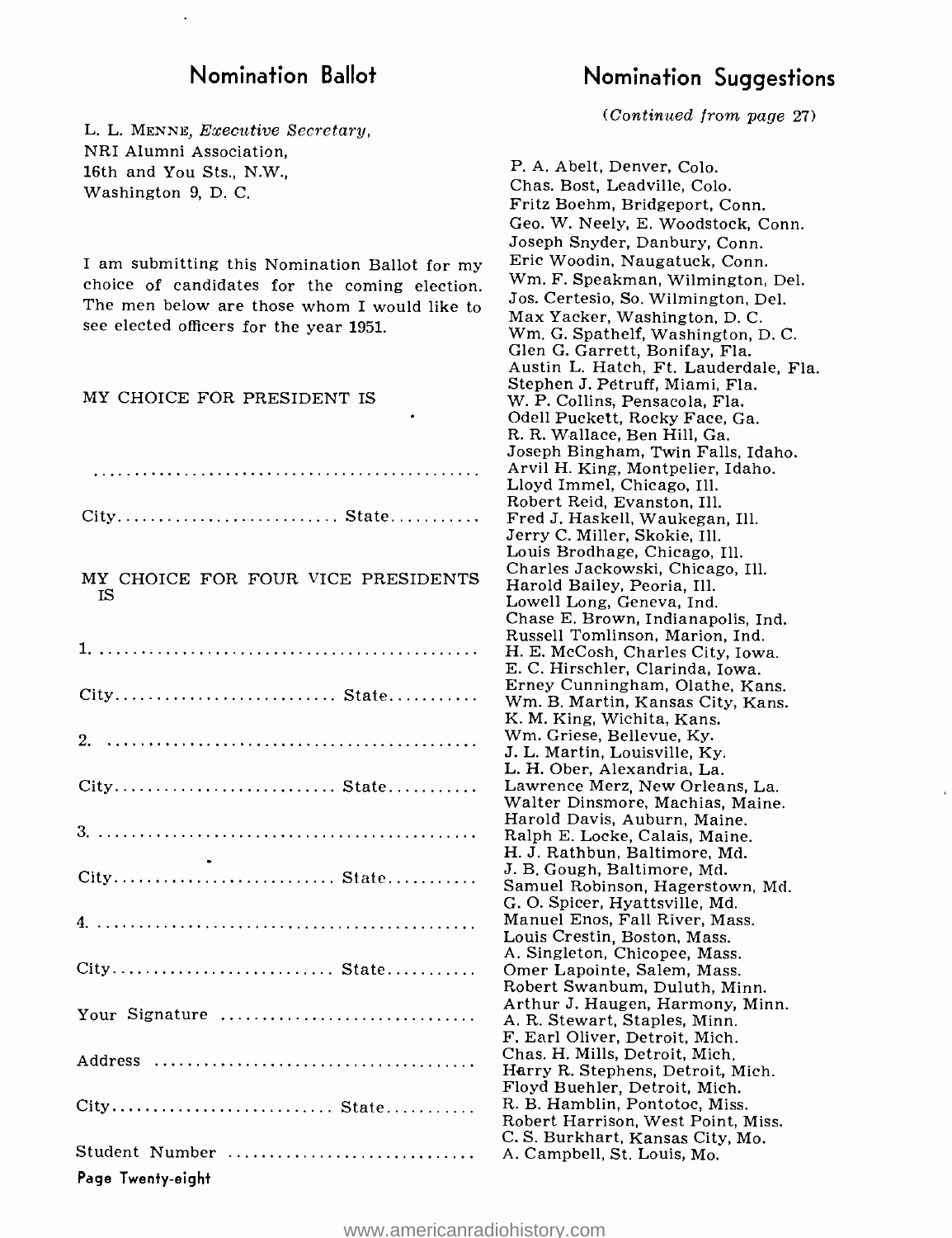C. W. Wichmann, Inverness, Mont. Milburn Parker, Missoula, Mont. V. S. Capes, Fairmont, Nebr. Albert C. Christensen, Sidney, Nebr. C. D. Parker, Lovelock, Nev. Donald Harper, Beowawe, Nev. Clarence N. George, Dover, N. H. Mark McInnis, Enfield Center, N. H. J. A. Stegmaier, Arlington, N. J. Delbert Delanoy, Weehawken, N. J. Claude W. Longstreet, Westfield, N. J. O. B. Miller, Albuquerque, N. Mex. Solomon Ortiz, Raton, N. Mex. Aurelius Schumacher, Buffalo, N. Y. Alfred R. Guiles, Corinth, N. Y. Alex Remer, New York, N. Y. L. J. Kunert, Massapequa, N. Y. Charles W. Dussing, Syracuse, N. Y. George Leininger, Rego Park, N. Y. Irvin Gardner, Saratoga, N. C. Max J. Silvers, Raleigh, N. C. Arvid Bye, Spring Brook, N. Dak. Jacob J. Knaak, Cleveland, Ohio. H. F. Leeper, Canton, Ohio. Chas. H. Shipman, E. Cleveland, Ohio. Byron Kiser, Fremont, Ohio. Robert Bond, Okla. City, Okla. Emil Domas, Dale, Oreg. Verl Walker, W. Jackson, Oreg. Norman Kraft, Perkasie, Pa. Harvey Morris, Philadelphia, Pa. Elmer E. Hartzell, Allentown, Pa. Chas. J. Fehn, Philadelphia, Pa. William Dyson, Pawtucket, R. I. James F. Barton, Greer, S. C. Joel J. Lawson, Aberdeen, S. Dak. Chester Warren, Lead, S. Dak. Argil Barnes, Jonesboro, Tenn. Matthew Duckett, Memphis, Tenn. Oscar C. Hill, Houston, Texas. Dan Droemer, Ft. Ringgold, Tex. N. G. Porter, Cedar City, Utah. Clyde Kiebach, Arlington, Va. A. P. Caldwell, Buchanan, Va. T. E. Ellis, Richmond, Va. Burton F. Chase, Northfield, Vt. Chas. Farrimond, Seattle, Wash. Alfred Stanley, Spokane, Wash. G. Blomberg, Aberdeen, Wash. Edgar Maynard, Red Jacket, W. Va. Wm. Wiesmann, Fort Atkinson, Wisc. J. C. Duncan, Duncan, Wyo. Robert Kirkham, Calgary, Alta, Canada. M. Martin, New Westminster, B. C., Canada. E. D. Smith, Winnipeg, Man., Canada. H. V. Baxter, St. John, N. B., Canada. W. F. Arseneualt, Dalhousie, N. B., Canada. Donald Swan, Springhill, N. S., Canada. J. A. Hehir, Smiths Falls, Ont., Canada. E. Bergeron, Sherbrooke, P. Q., Canada. Thos. Crooke, Saskatoon, Sask., Canada.

### Chapter Chatter

Detroit Chapter. The first half of the 1950 sea- son was brought to a close with our customary dinner party. We dined at Sunnyside Inn which is in Canada, about ten miles from Detroit, where the Detroit River is wide, clear and fresh. An ideal location for a warm evening. The breezes from near -by Lake St. Clair were very refreshing.

The committee on arrangements, consisting of Chairman Clarence McMaster, Alex Nikora and Larry Upham were highly complimented by those present, numbering 49. The dinner was excellent.

Floyd Buehler acted as Master of Ceremonies for the brief program. L. L. Menne spoke as did Chairman McMaster after which the entire group moved to an appropriate room to view motion pictures supplied by Bob Mains. Several reels were shown, including some sport events, memories. Some interesting comedies were also shown to give variety. The highlight of the mo-<br>tion pictures, however, were those taken at our<br>stag party of a few months ago. If our wives thought they were going to see us cutting up,<br>they surely were disappointed because you never saw a better behaved lot of men. Bob Mains stoutly denies that he cut any part of the film except that which did not photograph well. (Good old Bob!) The film was in technicolor and was very interesting.

Incidentally the cameras were grinding most of the evening at this party so we may expect to see some new pictures at our next stag which is to be held in September, date to be announced by notice from Secretary Stephens.

After the motion pictures the folks broke up into smaller groups and enjoyed themselves in conversation, song and dancing. The orchestra music was exceptionally good. Chalk up another successful party for Detroit Chapter.

We are making good progress with our TV assembly sessions. Tube sockets, transformers, soldering lugs, power supply have been installed and most of the filament wiring is complete. This work is interspersed with our popular serv- ice forum which is conducted by Earl Oliver. Floyd Buehler is always present and ever ready to deliver a lecture or answer any questions the boys may care to ask. Our fall season will open with our stag party after which we will hold<br>regular meetings again.

HARRY R. STEPHENS, Secretary.

Chicago Chapter. A committee consisting of Chairman Andresen, Treasurer Adamson and Secretary Mead prepared a questionnaire which was sent to all our members. The purpose was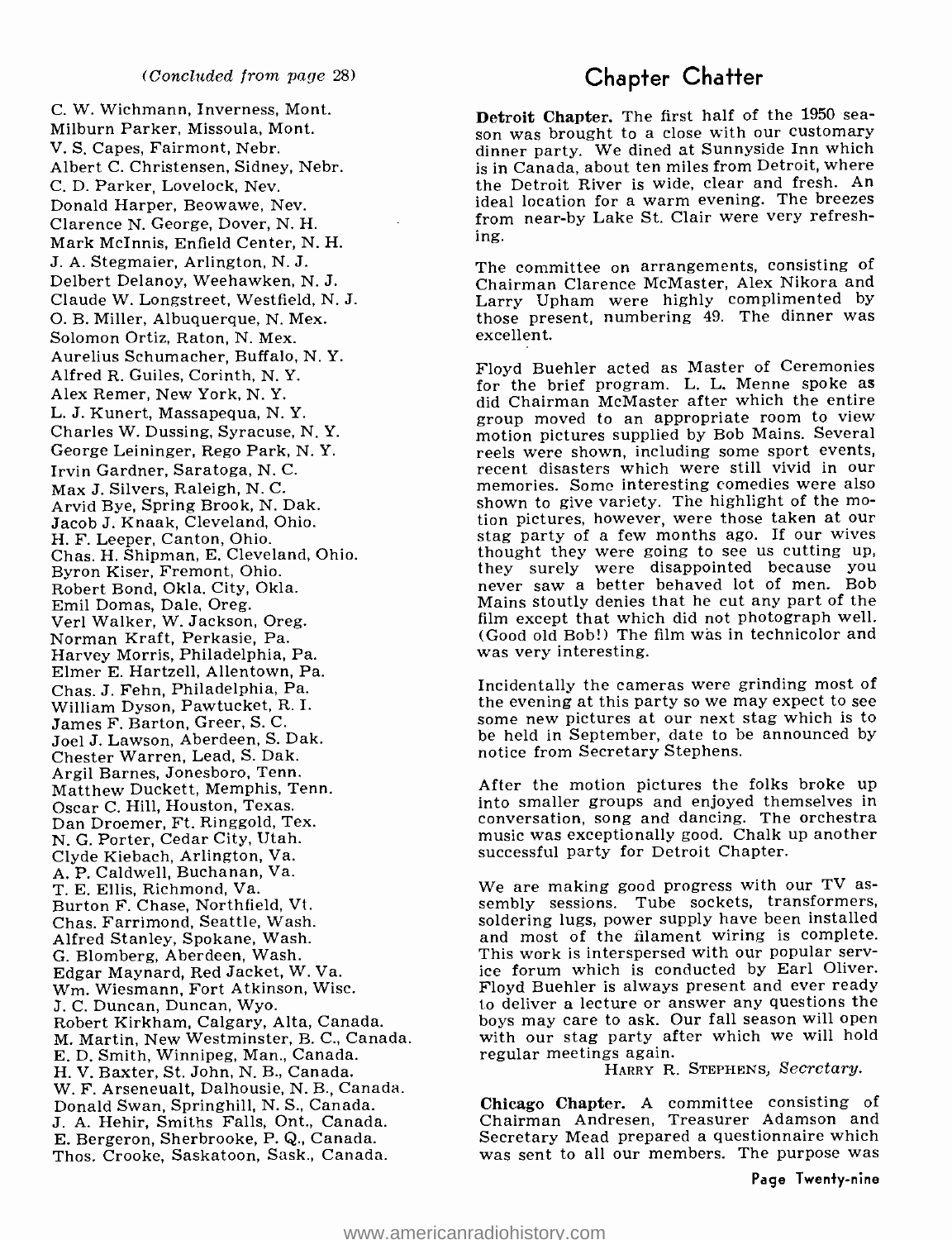

Having a good time at the annual dinner party held by Detroit Chapter at Sunnyside Inn, La Salle, Ont., Canada, which is just across the border from Detroit.

to find out what most interested our members, whether they want to hold meetings once or twice a month, and to get suggestions for imsatisfactory. The consensus was to continue our meetings during the summer. Therefore meetings will be held on the 9th of At :gust, the 23rd of 11 At :gust, and the 13th of September. At that time we will determine whether we wish to hold meetings twice a month or once a month.

These meetings are devoted to lectures, demon-These meetings are devoted to lectures, demontions with Radio chassis, test equipment, schematics, etc., all in line with the wishes of our<br>schematics, etc., all in line with the wishes of our<br>members. Chicago Chapter is o again. Members have made contributions for the purchase of testing equipment. This has developed into quite a fund. Some equipment has ing we held an interesting informal discussion on been bought which was proudly exhibited by various Radio and TV subjects. C. M. Whitt was been bought which was proudly exhibited by various Radio and TV subjects. C. M. Whitt was<br>Chairman Andresen. Mention should be made of the main speaker at still another meeting. His fine talks delivered by member Brodhage on Resistance Measurements and member Adamson on another meeting he gave a demonstration of FM<br>Radio Servicing and Color Television. Things Alignment with the Oscilloscope. He was ably<br>are moving at a lively pace in Chicago. as are moving at a lively pace in Chicago.

New York Chapter. Chairman Bert Wappler doing a grand job for our Chapter as usual. A real live-wire and a great team worker. Attendance averaging forty-five to fifty. Good talks by<br>our staff of lecturers including Eugene Williams Phila-Camden Chapter report will be held over who talked on an Electronic Switch, John Hull,

Page Thirty

Jr., who spoke on Transformerless Power Sup- plies. Both were very good talks. At another meeting Jordan W. Clayton, Jr., spoke on Aids to Servicing and again Eugene Williams spoke this time on Audio Amplifiers-traced on the oscilloscope. Jimmy Newbeck is ready for a new series of talks on servicing including one on Oscillator Troubles. The truth is our program committee is ahead of schedule with too many good speakers. Certainly nothing wrong with that. Meetings<br>have been suspended until September 21—see you

#### L. J. KuNERT, Secretary.

C. C. MEAD, Secretary. entire group attended a lecture by Clarence<br>Simpson, engineer with Sylvania who spoke on Baltimore Chapter. Tom Clark gave us a very Servicing by Signal Tracing. At another meetsubject was Servicing with the Oscilloscope. At another meeting he gave a demonstration of FM entire group attended a lecture by Clarence TV Oscillators. Plenty of interest in TV here in Baltimore. Things going satisfactorily.

THOMAS P. KELLY, Secretary.

until next issue. Sorry to be short of space.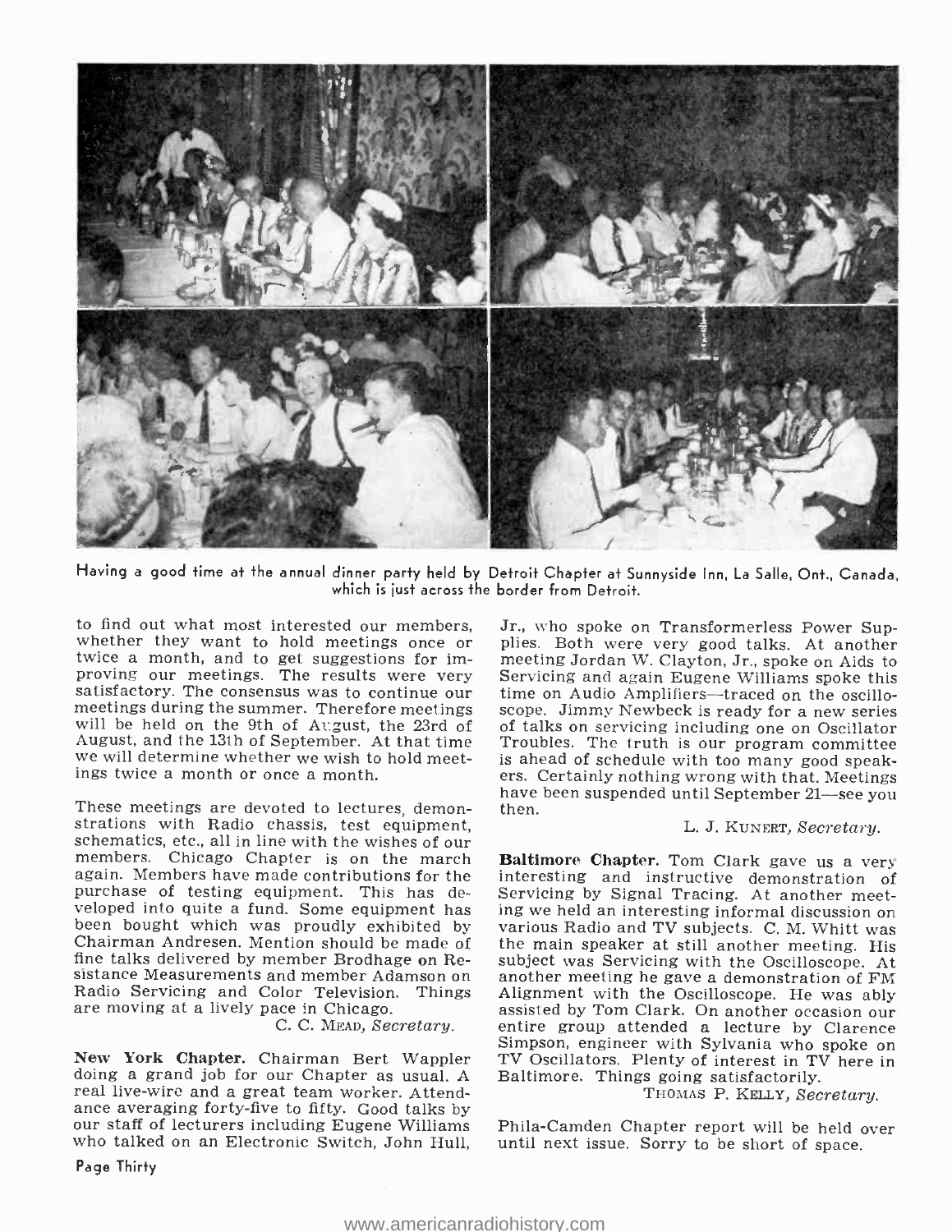

# Here And There Among Alumni Members

Nichols, who is Chief Engineer of the Alaska Broadcasting Co., Anchorage, Alaska,  $be a$ <br>writes. "We have just son. writes, "We have just added KIFW, Sitka-

the 6th Station of the Alaska Broadcasting Company.

 $-\cdots$ nri Graduate Frank D. Galey, of Greenbelt, Maryland, tells us that he is in charge of testing op-<br>erations for the Maryland Electronic Manufacturing Company. nri

Lloyd E. Knox, of Bellingham, Washington, W3QGI are the new amateur call letters for writes that he is interested in the short success are are a stories appearing in this magazine. He also ex-<br>sylvania. Hinkle sent us a f

 $s = \frac{n}{1 - n}$  r i  $\frac{n}{1 - n}$  manual L. Perez, of Los Angeles, California, has Manual L. Perez, of Los Angeles, California, has training.<br>a successful spare time servicing business in his home. After his regular work in a factory, he spends his time servicing auto and home radios,<br>as well as helping several other servicemen at<br>their shops. their shops.  $\frac{n}{n}$   $\frac{n}{n}$   $\frac{n}{n}$ 

N.A. Hilbert, of Fort Bliss, Texas, is now a  $N1$ <br>Sergeant, first-class. He has been making rapid *vi*d Sergeant, first-class. He has been making rapid progress with his Army Radio career since graduating from NRI. His duties now are as a "line engineer" for the Fort Bliss KEPO Radio

Station.<br>
Station.<br>
Canadian Graduate Michel R. Kelton, of Montreal, P.Q., Canada, is at present employed by the Canadian Broadcasting Corporation as an engi- neer. He is in the Department of Transmission and Development.<br>  $\frac{1}{\sqrt{1-\frac{1}{n}}}\frac{1}{\sqrt{n}}$ 

examination for a first -class Radio -telephone license. He recently completed NRI's new Radio and Television Communications Course.<br>  $\frac{1}{\sqrt{1-\frac{1}{n}}}\prod_{i=1}^{n}$ 

Roy L. Currier, of Fair Haven, Vermont, is now servicing and installing television receivers. He says NRI training enables him to repair TV receivers without any trouble.<br> $\frac{m}{1-\cdots}$  n r i

Mrs. Marjorie St. Pierre, NRI Graduate from E.J. Streitenberger operates a successful spare<br>Brooklyn, New York, has a profitable spare time time business in New Boston, Ohio. He says that Brooklyn, New York, has a profitable spare time Radio service business among her neighbors and friends. Both Mr. and Mrs. St. Pierre are NRI graduates, and they hope to have a full time shop<br>before long.<br> $\frac{1}{2}$   $\frac{1}{2}$   $\frac{1}{2}$   $\frac{1}{2}$   $\frac{1}{2}$   $\frac{1}{2}$   $\frac{1}{2}$   $\frac{1}{2}$   $\frac{1}{2}$   $\frac{1}{2}$   $\frac{1}{2}$   $\frac{1}{2}$   $\frac{1}{2}$   $\frac{1}{2}$   $\frac{1}{2}$   $\frac{1}{2}$ 

Graduate Ralph V. Puffenbarger, of Lexington<br>Park, Maryland, has a well established Radio and Television Sales and Service business. Be-

NRI Alumnus W. R. cause of his pressing duties with the Navy De-<br>Nichols, who is Chief partment, Puffenbarger wants to contact ancause of his pressing duties with the Navy Deother NRI man who may be interested in a partnership or in buying his business. This seems to be an excellent opportunity for a responsible per- son. nri

Graduate Clark F. Conaway, of Knightstown, Indiana, has enlarged his service shop four times in the past two years. This is a fine record of<br>achievement. At present he is in a new, completely modern building. The building has been especially designed so that Clark can work easily from his wheelchair.<br> $\frac{n}{r}$   $\frac{n}{r}$ 

W3QGI are the new amateur call letters for Graduate Arthur G. Hinkle, of Fernwood, Pennsylvania. Hinkle sent us a fine photograph of his exam last January, and was out of the FCC office in little more than one hour, thanks to NRI

 $\frac{\ }{1\ }$ n r i $\frac{\ }{1\ }$ Alumnus C. Thurston Higgs is Foreman of Radio Installations for a large Aircraft Corporation in Hagerstown, Maryland. Congratulations!

Norman Anderson, of Detroit, Michigan visited NRI recently. He has a spare time Radio Servicing business, and is now taking our new Radio

and Television Communications Course.<br>  $\frac{1}{\sqrt{1-\frac{1}{n}}}\prod_{i=1}^{n}$ We were pleased to have a talk with Graduate Robert J. Bigelow of Oneonta, New York, when he visited Washington recently. Graduate Bigelow is employed by a General Electric Research Laboratory. His hobby interest is Electronic lo-

Congratulations to Graduate Fred M. Wiglusz, ton, Massachusetts. He is a broadcast engineer. of Pawtucket, Rhode Island, who has passed the Girard also mentions that he has a '50 Ford, his<br>examination for a first-class Radio-telephone own home, and enjoys his new job. He thanks cation of metal ore.<br> $\frac{1}{1-x}$   $\frac{1}{1-x}$   $\frac{1}{1-x}$ Graduate Alfred J. Girard has a new position with Radio Station WHDH (50,000 watts), Bos-Girard also mentions that he has a '50 Ford, his NRI for starting him on this wonderful career.<br>  $\frac{m}{1-r}$  i

Just released from the Navy, Graduate Robert L. Lincoln, of Anamosa, Iowa, visited NRI recently. He served in the Navy as an Electronic Technician, and is now looking around for the right opportunity in civilian life. nri

E. J. Streitenberger operates a successful spare Television is doubling his profits.<br> $\frac{1}{1-\frac{1}{1-\frac{1}{1-\frac{1}{1-\frac{1}{1-\frac{1}{1-\frac{1}{1-\frac{1}{1-\frac{1}{1-\frac{1}{1-\frac{1}{1-\frac{1}{1-\frac{1}{1-\frac{1}{1-\frac{1}{1-\frac{1}{1-\frac{1}{1-\frac{1}{1-\frac{1}{1-\frac{1}{1-\frac{1}{1-\frac{1}{1-\frac{1}{1-\frac{1}{1-\frac{1}{1-\frac{1}{1-\frac{1}{1-\frac{1}{1-\frac{1}{1-\frac{1}{1-\frac{1$ 

NRI Graduate Allen Learned has been with Television Station- WSYR -TV, Syracuse, New York, for the past several months. He was transferred to this station at the time construction started, and now that the station is on the air, he is a member of the regular engineering crew.